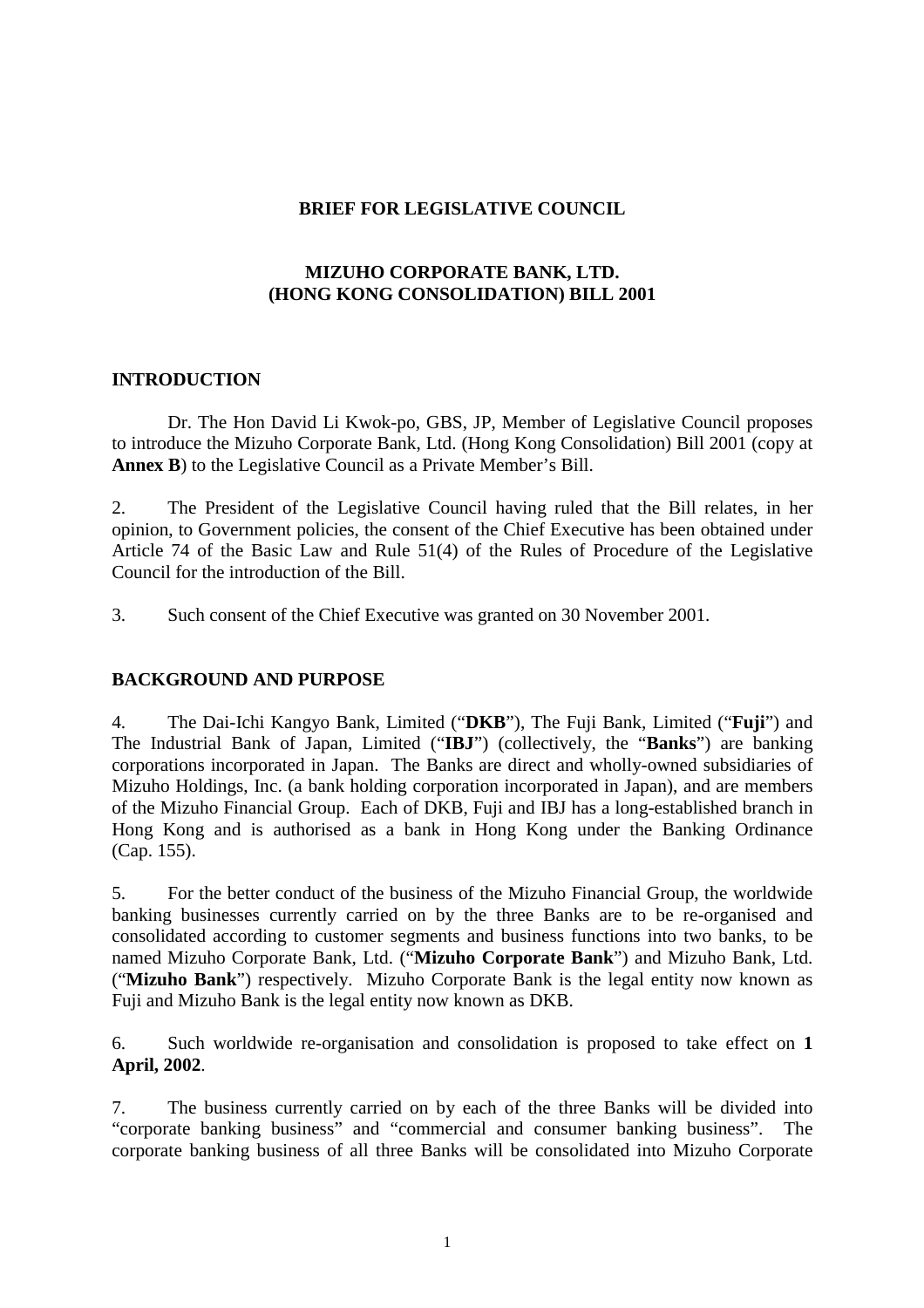Bank, and the commercial and consumer banking business of all three Banks will be consolidated into Mizuho Bank.

8. Such re-organisation and consolidation will be effected in Japan by procedures available under the Commercial Code of Japan known as "corporate split" and "merger" (which provide for the comprehensive block transfer or vesting of assets and liabilities by operation of Japanese law).

- 9. Specifically:
	- (i) DKB will acquire all of the commercial and consumer banking business of Fuji and IBJ, and will be renamed Mizuho Bank, Ltd.;
	- (ii) Fuji will acquire all of the corporate banking business of DKB and IBJ and will be renamed Mizuho Corporate Bank, Ltd. IBJ will be dissolved in the process of merger with Fuji.

10. A diagrammatic illustration of the procedures described above is annexed hereto (at **Annex A**).

11. All banking businesses carried on by overseas (i.e outside Japan) branches of the three Banks (including the businesses carried on by the Hong Kong branches of the three Banks) will be designated corporate banking business.

12. Accordingly, the effect of the re-organisation and consolidation in Hong Kong will be that the businesses now carried on by the Hong Kong branches of DKB and IBJ will be consolidated in, and succeeded to, by Fuji in Hong Kong (which will be renamed Mizuho Corporate Bank, Ltd.).

13. Upon completion of the worldwide re-organisation and consolidation on 1 April 2002, Mizuho Corporate Bank will continue to carry on banking business in Hong Kong. IBJ will dissolve and cease to exist upon its merger with Fuji, and DKB will cease to carry on banking business in Hong Kong.

14. The Bill will facilitate the implementation of the re-organisation and consolidation of the banking businesses of the Mizuho Financial Group in Hong Kong, by providing for the transfer and vesting of the respective undertakings of DKB Hong Kong Branch and IBJ Hong Kong Branch to and in Fuji (which will be renamed Mizuho Corporate Bank, Ltd.).

15. There is no Hong Kong law equivalent of the corporate split and merger provisions of the Japanese Commercial Code, which provide for the automatic, "block" transfer of assets and liabilities by operation of Japanese law. However, enactment of the Bill will enable a similar effect to be achieved under Hong Kong law in respect of the transfer of property and liabilities governed by (or the transfer of which is governed by) Hong Kong law.

16. The Bill is necessary and desirable to facilitate the implementation of the consolidation in Hong Kong. It will make the implementation process transparent, open, certain and easily understandable by employees, customers and others as well as the public at large. It provides the best way of achieving a smooth and efficient transfer and vesting of the respective undertakings of DKB Hong Kong Branch and IBJ Hong Kong Branch to and in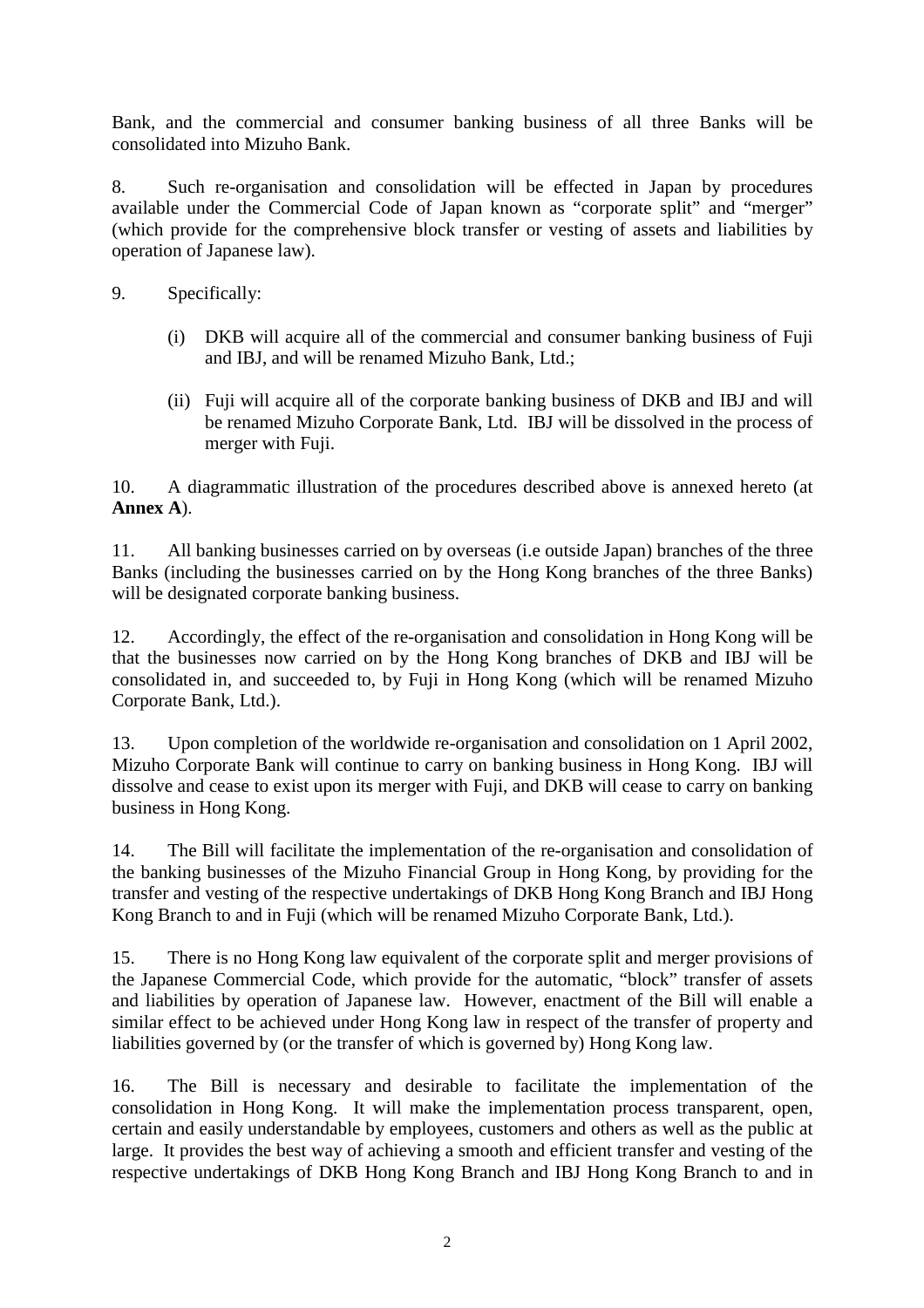Fuji with minimum disruption to the operations of the Banks, their employees, customers and others who transact with the Banks through their branches in Hong Kong.

17. The Bill contains provisions which follow very closely the wording of previous bank merger ordinances passed by the Legislative Council and, in particular, seeks to reflect those issues which were raised in connection with the two most recently enacted bank merger ordinances. Certain key provisions of the Bill are briefly summarised below.

# **THE BILL**

18. In the Bill, for technical reasons, the "merged" bank is generally referred to as "**Corporate Business Bank**", rather than as "Fuji" (its current legal name) or "Mizuho Corporate Bank" (its new name after the change of name, which will become effective on the appointed day).

19. The terms "**consolidating bank(s)**", "**consolidating bank(s) in Hong Kong**" and "**consolidating branch(es)**" are used in the Bill. These terms are used in order to enable the appropriate references to be made, where necessary, to reflect the fact that only the property and liabilities of the Hong Kong **branches** of DKB and IBJ (rather than the property and liabilities of the **entire** banks) are being transferred by the Bill. As defined in the Bill, the meanings of these terms are as follows:

"**consolidating banks**" means the **legal entities** whose Hong Kong branch properties and liabilities are being transferred to Corporate Business Bank. The consolidating banks are DKB and IBJ.

"**consolidating branches**" means the branches whose property and liabilities are to be transferred to Mizuho Corporate Bank, being DKB Hong Kong Branch and IBJ Hong Kong Branch.

"**consolidating banks in Hong Kong**" means the consolidating banks, but **only in so far** as the matter in question relates to its "consolidating branch".

20. The term "consolidation" rather than "merger" is used in the Bill because the Banks wished, where possible, to use terminology consistent with those used in the global re-organisation and consolidation process. It also reflects the fact that the procedure by which DKB Hong Kong Branch is transferred to Corporate Business Bank under Japanese law (i.e. by a "**corporate split**") is different from the procedure by which IBJ Hong Kong Branch is transferred to Corporate Business Bank (i.e. by way of **merger** with Corporate Business Bank), although both are procedures provided for under the Japanese Commercial Code. Accordingly, the term "consolidation" is used to cover both "corporate split" and "merger". However, the operation of the Bill should not be affected by the choice of this expression.

21. Clause 3 of the Bill provides that Corporate Business Bank must give notice in the Gazette of the appointed day. It is expected that the appointed day will be **1 April, 2002**, being the day on which the worldwide re-organisation and consolidation of the Mizuho Financial Group is scheduled to take effect.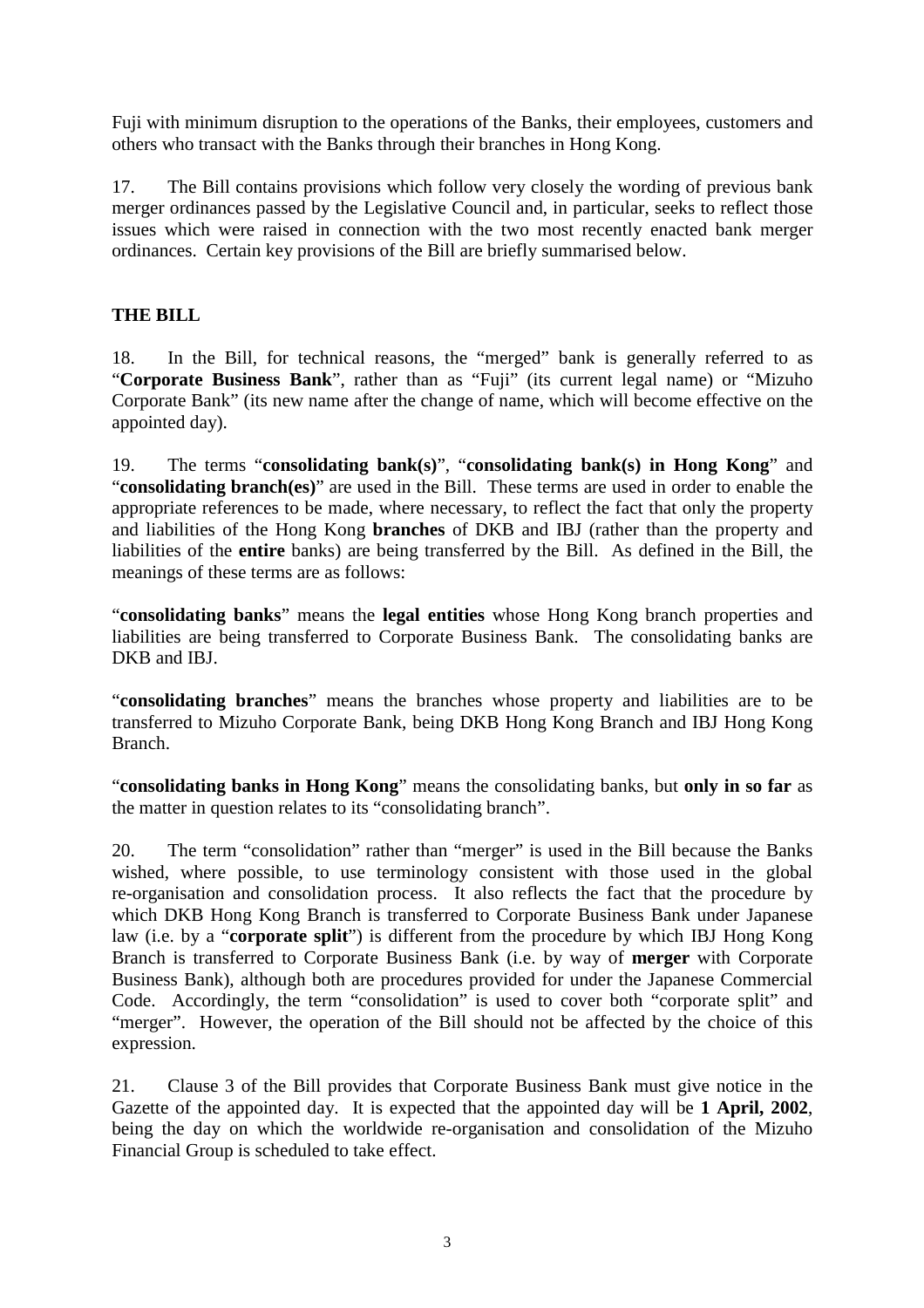22. Clause 4 contains the main transfer and vesting provisions of the Bill and provides that, on the appointed day, DKB Hong Kong Branch and IBJ Hong Kong Branch (being the businesses carried on by DKB and IBJ from their branches in Hong Kong, including all property and liabilities of such branches) shall transfer to, vest in and be succeeded to by Corporate Business Bank as if Corporate Business Bank were the same person in law as DKB and IBJ. Property which, before the appointed day, is held by a consolidating bank in Hong Kong as trustee, executor or in some other fiduciary capacity is dealt with in Clause 5.

23. Clause 6 (a) to (k) contains certain supplementary provisions which seek to ensure that Corporate Business Bank will comprehensively succeed to the rights and obligations of the consolidating banks in Hong Kong on and after the appointed day. Clauses  $6(g)(v)$  and  $(vi)$ follow very closely the language of the Committee Stage Amendments proposed and incorporated in the two most recently enacted bank merger ordinances. In particular, Clause  $6(g)(v)$  provides that security vested in or held by Corporate Business Bank would not (as a result of the Bill) become available to secure liabilities not previously covered by the relevant security.

24. Clause 6(l) deals with personal data protection issues. It provides that the Privacy Commissioner may, on and after the appointed day, exercise in respect of Corporate Business Bank any power which he could previously have exercised in respect of a consolidating bank in Hong Kong under the Personal Data (Privacy) Ordinance (Cap. 486). Clause 6(l) further provides that the transfer of information to Corporate Business Bank (and related disclosure of information) in connection with the consolidation will not result in a breach or contravention of any duty of confidentiality or the data protection principles under the Personal Data (Privacy) Ordinance (Cap. 486).

25. Employment contracts, pensions and related issues are dealt with in Clauses 7 and 8 of the Bill. Under the Bill, existing contracts of employment with the consolidating banks in Hong Kong will be transferred to Corporate Business Bank on the appointed day, and will be deemed to be a single continuing employment. Accordingly, past years of service of employees with a consolidating bank in Hong Kong will be recognised by Corporate Business Bank and employees' accrued entitlements under the Employment Ordinance (Cap. 57) will be preserved notwithstanding the consolidation. Similarly, all relevant pension fund schemes and provident fund schemes established for employees of the consolidating banks in Hong Kong and gratuity benefits payable by the consolidating banks in Hong Kong before the appointed day will be preserved, and employees of the consolidating banks in Hong Kong to continue to enjoy the same benefits on and after the appointed day as previously enjoyed under their respective schemes.

26. Clause 9 of the Bill provides that the consolidation and other transactions referred to in the Bill will not constitute a breach or default under any contract or document to which any of the Banks (or their respective subsidiaries) is a party. This is necessary to ensure the smooth implementation of the consolidation.

27. Clause 10 to 12 deal with evidence and admissibility of evidence. They provide, among other things, that a Government Printer's copy of the Ordinance will be conclusive evidence of the vesting of the consolidating branches in Corporate Business Bank.

28. Clauses 13 and 14 deal with interests in land in Hong Kong, held by the consolidating banks in Hong Kong and vested in Corporate Business Bank by virtue of the Bill (once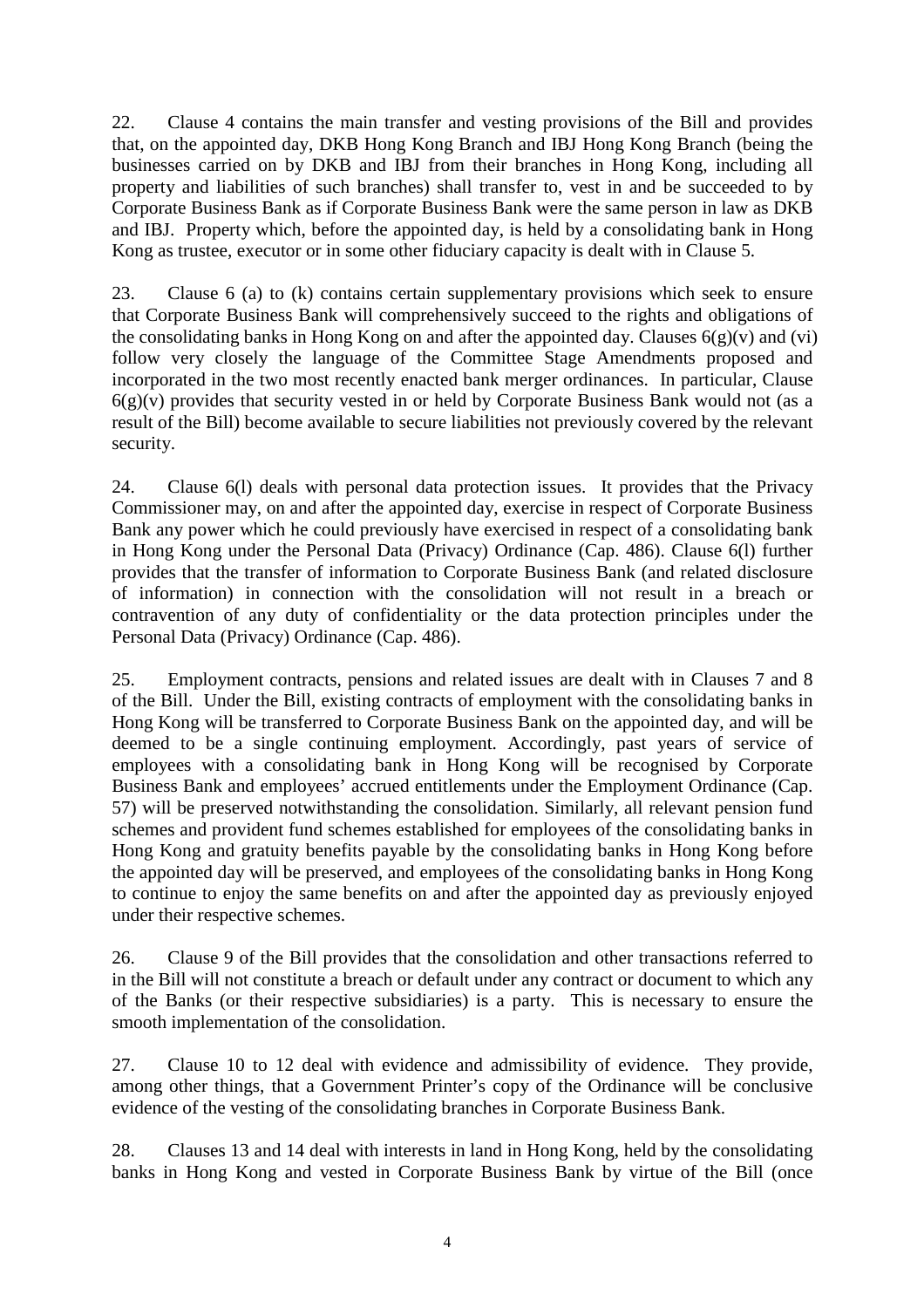enacted). These clauses contain provisions intended to ensure that Corporate Business Bank can succeed smoothly to any interests in land previously held by the consolidating banks.

29. Clauses 15 and 16 deal with accounting, taxation and revenue matters.

30. The Bill expressly provides that nothing in the Bill shall exempt any of the Banks (or any subsidiary thereof) from the provisions of any enactment (including the Banking Ordinance (Cap. 155)) regulating the carrying on of their respective businesses (Clause 17). Accordingly, the Bill does not restrict the supervisory powers of the Hong Kong Monetary Authority under the Banking Ordinance.

31. Finally, Clause 19 states that nothing in the Bill will affect the rights of the Central Authorities or the Government under the Basic Law and other laws.

# **GOVERNMENT POLICY**

32. The President of the Legislative Council has ruled that the Bill relates to Government policies on: (a) bank merger (regulation of banks); (b) taxation (the set-off of losses against profits of corporations); and (c) control of tenancies.

33. It is a stated policy of the Government to support consolidation of the banking sector in Hong Kong, which should improve its competitiveness and contribute to systemic stability in the longer term. As part of this policy, the Administration has stated that it supports and will promote and facilitate bank mergers where reasonable proposals are submitted for consolidation. This is, however, always subject to the overriding aim to promote the stability of the banking system and to provide an appropriate degree of protection to depositors in the merged institutions and to depositors generally.

34. It is submitted that the proposed re-organisation and consolidation will promote the stability of the banking sector in Hong Kong.

35. The inclusion of express provisions in Clause 16 of the Bill pertaining to the carry forward of losses is to clarify and give certainty to the treatment of Hong Kong profits tax issues, including any tax losses. Clause 16 of the Bill is intended to have similar effect to provisions dealing with taxation matters in previous bank merger ordinances. The effect of this clause is consistent with government policy on taxation, as stated in the context of recently enacted bank merger ordinances.

36. It is not intended that the Banks will, by virtue of the Bill, achieve any benefits in respect of carry forward of losses beyond those which have been granted in relation to previous bank mergers, and in accordance with stated government policy.

37. The provisions referred to in Clause 13(1) of the Bill relate to the rights and obligations of an owner of property in Hong Kong, in particular, the recovery of possession of tenanted residential property. Since the consolidating branches will not include any residential property in Hong Kong (nor do the consolidating banks in Hong Kong have any intention of acquiring any residential property in Hong Kong prior to the appointed date), such provisions will not, in actual fact , have any application to the transfer and vesting of the consolidating branches to be effected by the Bill. Accordingly, the passing of the Bill will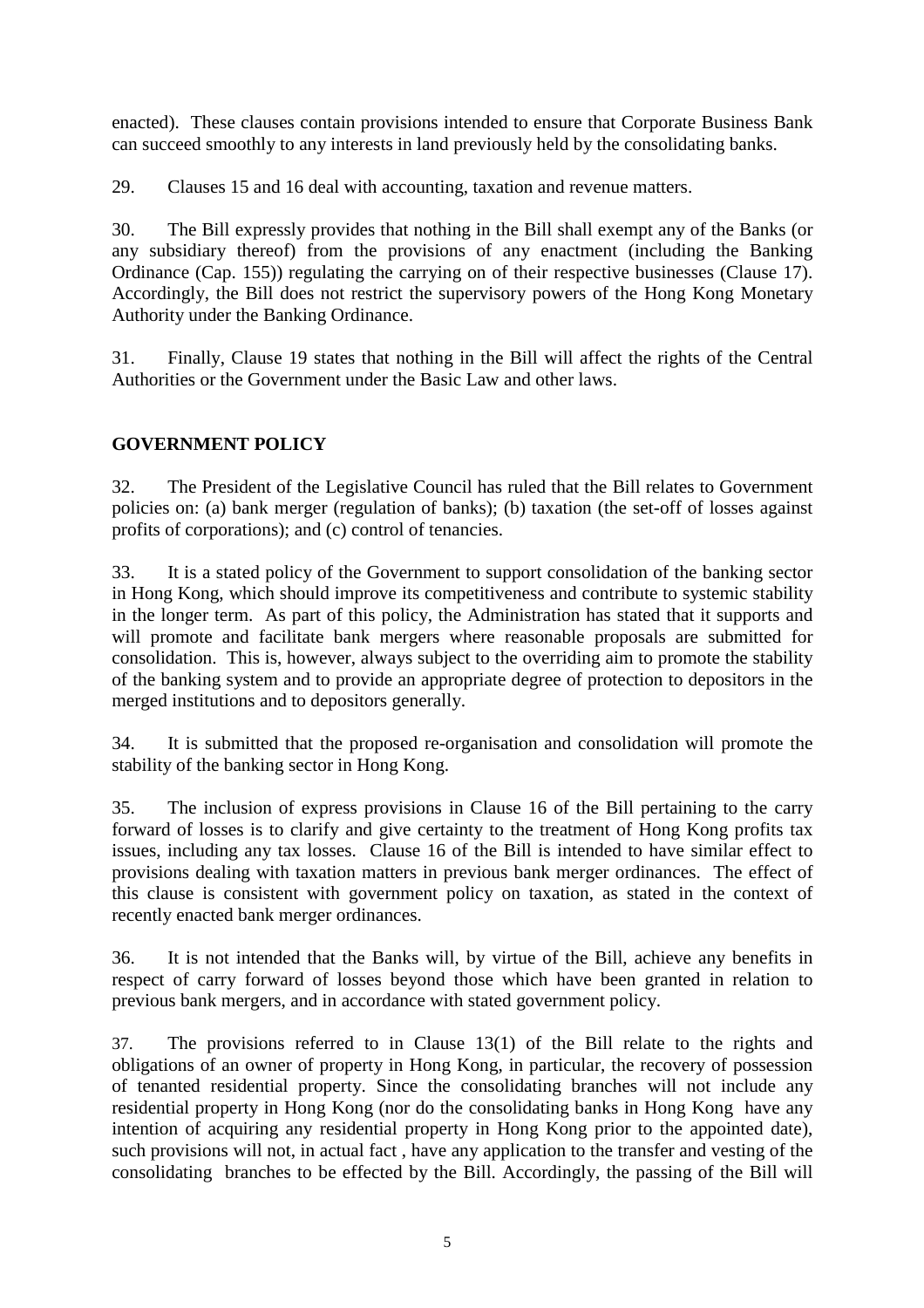not, as a practical matter, have the effect of amending the application of the Landlord and Tenant (Consolidation) Ordinance (Cap.7) in the context of the Bill.

# **LEGISLATIVE TIMETABLE**

38. The legislative timetable is as follows -

| Publication in the Gazette                                                          | 23 and 30 November 2001 |
|-------------------------------------------------------------------------------------|-------------------------|
| First Reading and<br>commencement of Second<br>Reading debate                       | 5 December 2001         |
| <b>Resumption of Second Reading</b><br>debate, committee stage and<br>Third Reading | to be notified          |

# **BASIC LAW IMPLICATIONS**

39. Our understanding is that the Bill does not conflict with those provisions of the Basic Law carrying no human rights implications.

#### **HUMAN RIGHTS IMPLICATIONS**

40. Our understanding is that the Bill is not inconsistent with the human rights provisions of the Basic Law.

#### **CONSULTATION**

41. The Panel on Financial Affairs was briefed on the Bill at a meeting held on 5 November 2001. No objection or reservation regarding the Bill was expressed.

42. The Bill has been approved by the Hong Kong Monetary Authority. The Bill has, prior to its gazetting, also been circulated to the Department of Justice and other relevant government departments and bureaux through the Financial Services Bureau.

# **PUBLICITY**

43. As required by the Rules of Procedure of the Legislative Council, the Bill has been gazetted on 23 November and 30 November 2001, and has been advertised twice in both the English and Chinese press on 23 November and 30 November 2001.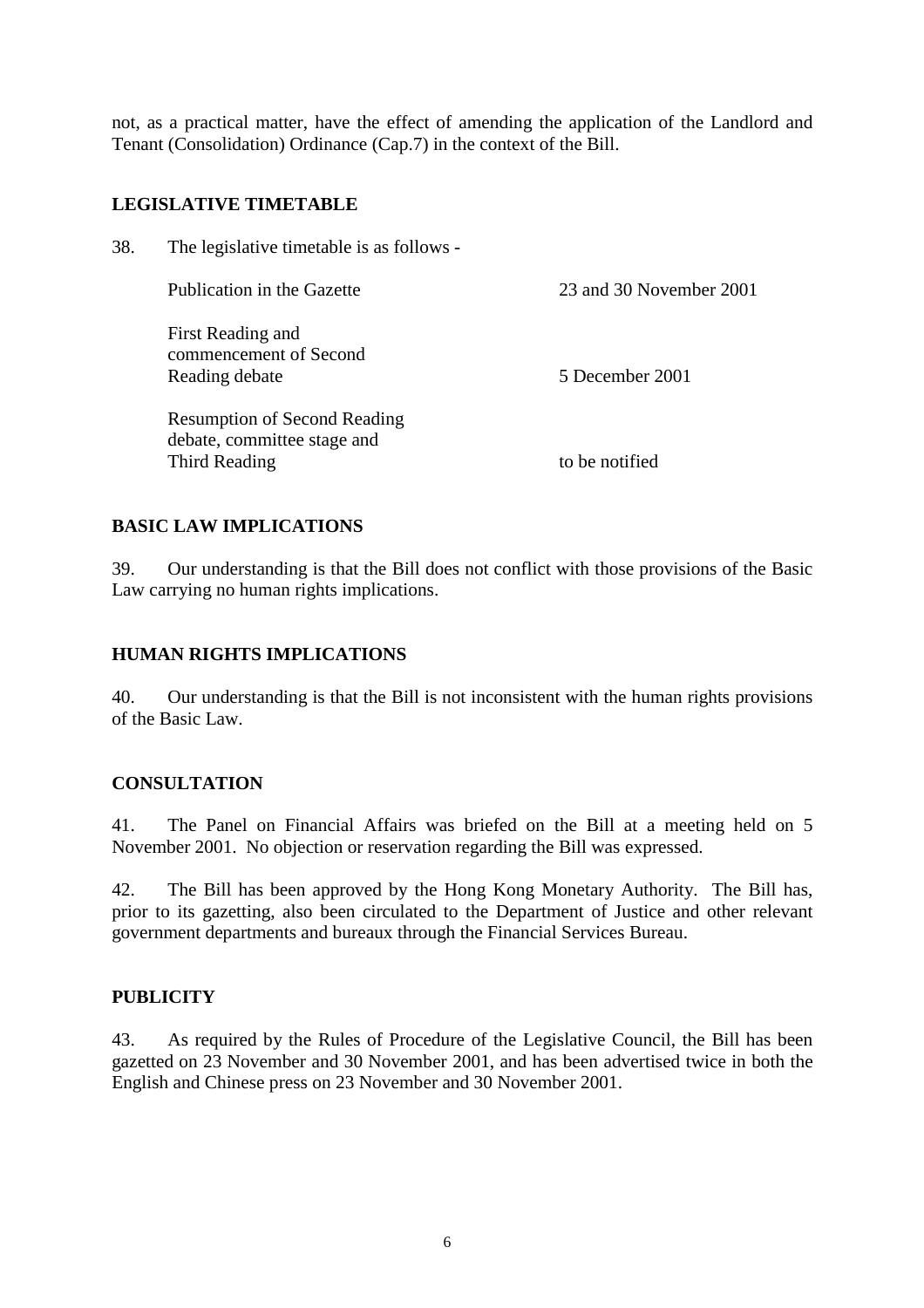# **ENQUIRIES**

44. For enquiries, please contact Mr. Andrew Burns, Legislative Council Assistant in the office of Dr. The Hon. David Li Kwok-po, GBS, JP at 2842 3449 (telephone) or 2526 1909 (fax).

**Dr. The Hon David Li Kwok-po, GBS, JP**

**30 November 2001**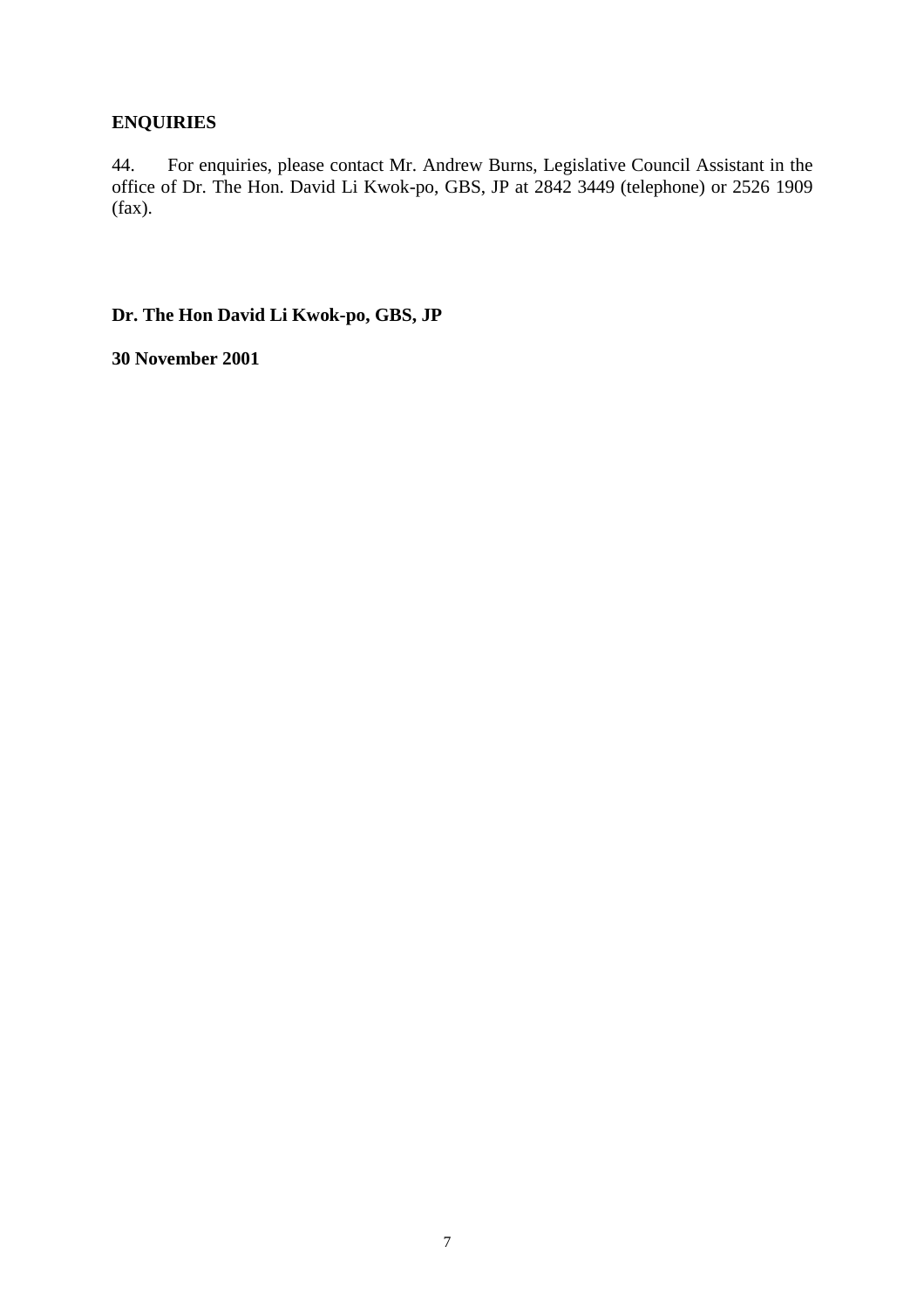**The corporate splits and merger transactions described in the Legco Brief are diagrammatically illustrated as follows:**

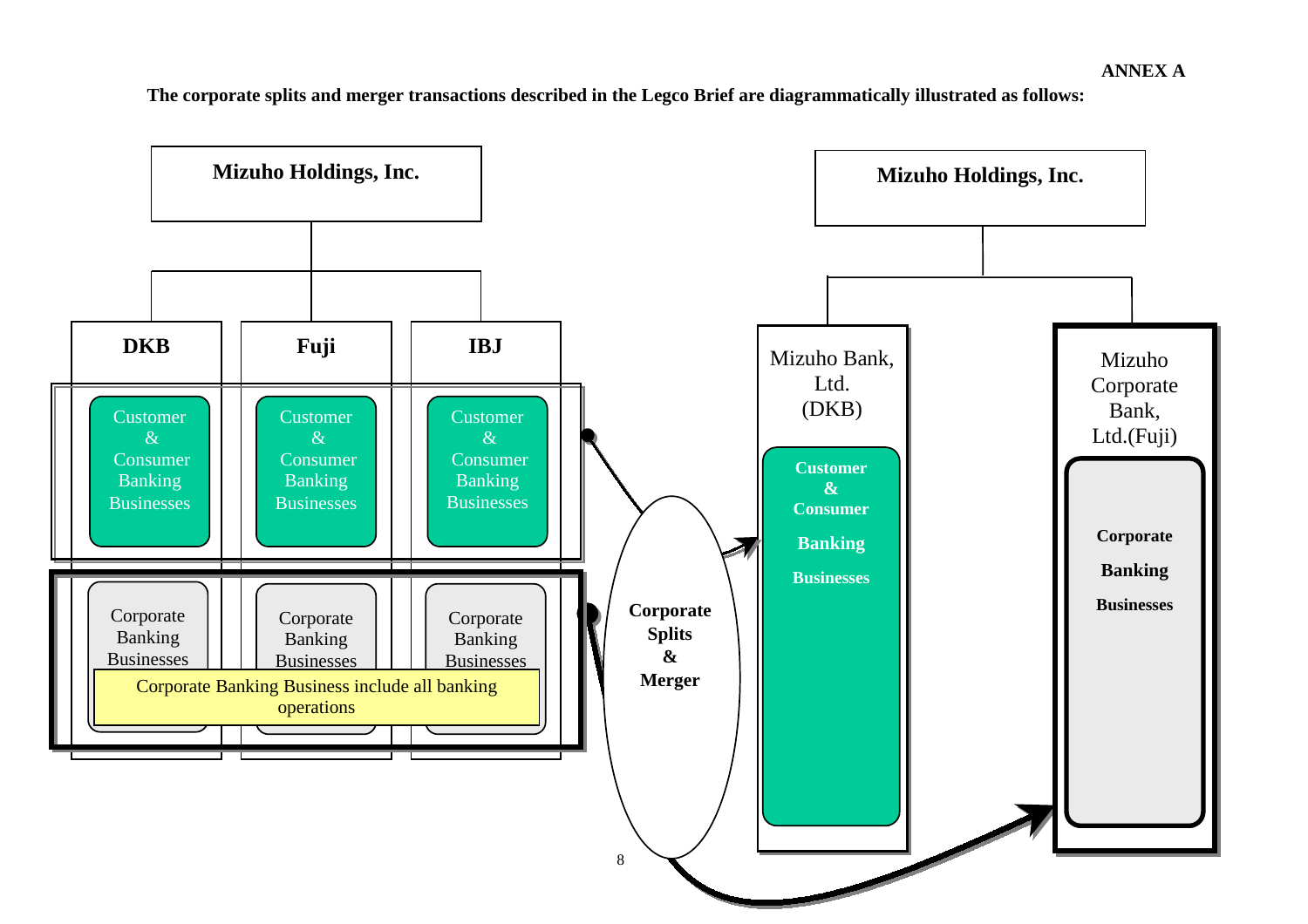# **ANNEX B**

The Bill - English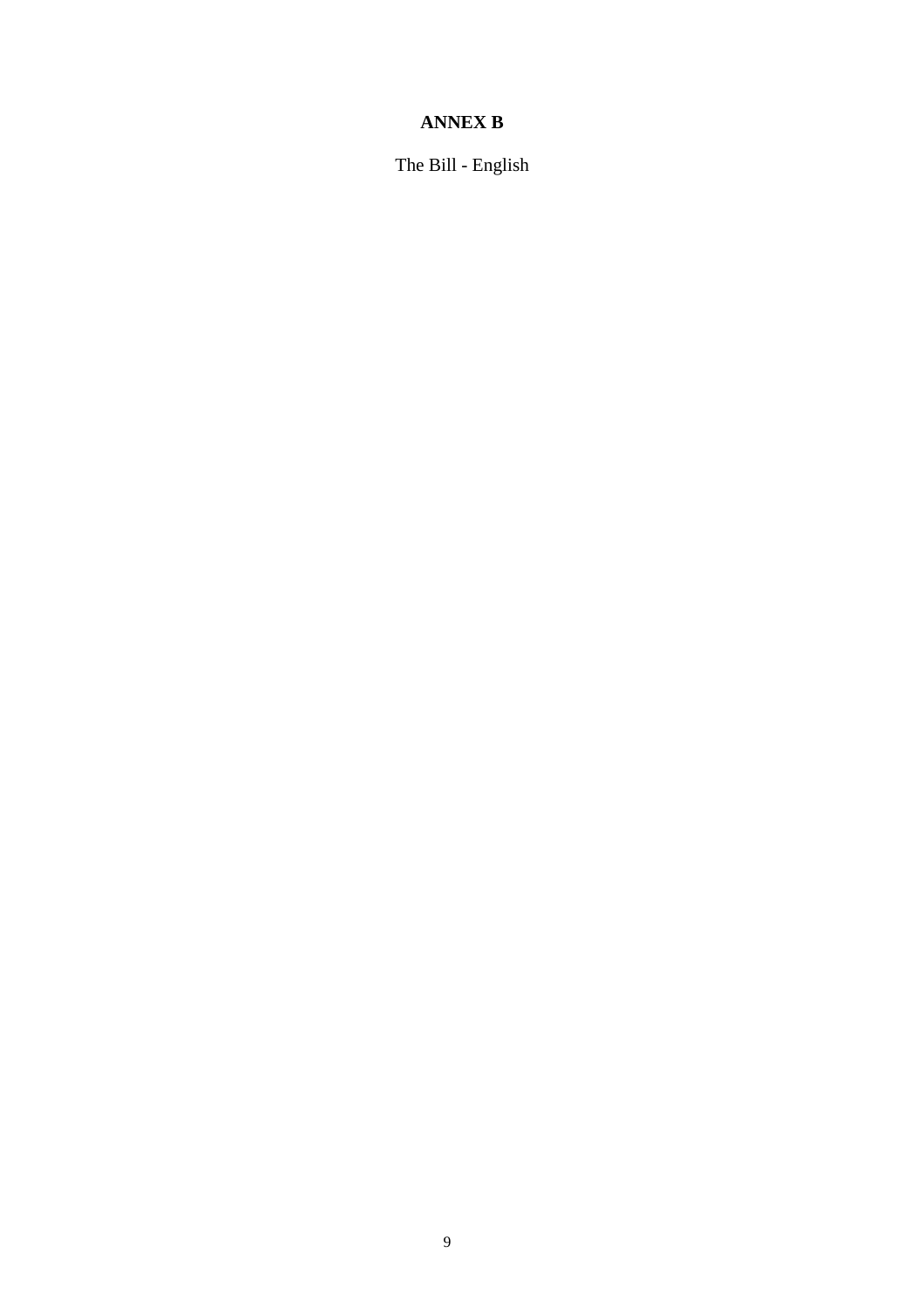# **MIZUHO CORPORATE BANK, LTD. (HONG KONG CONSOLIDATION) BILL**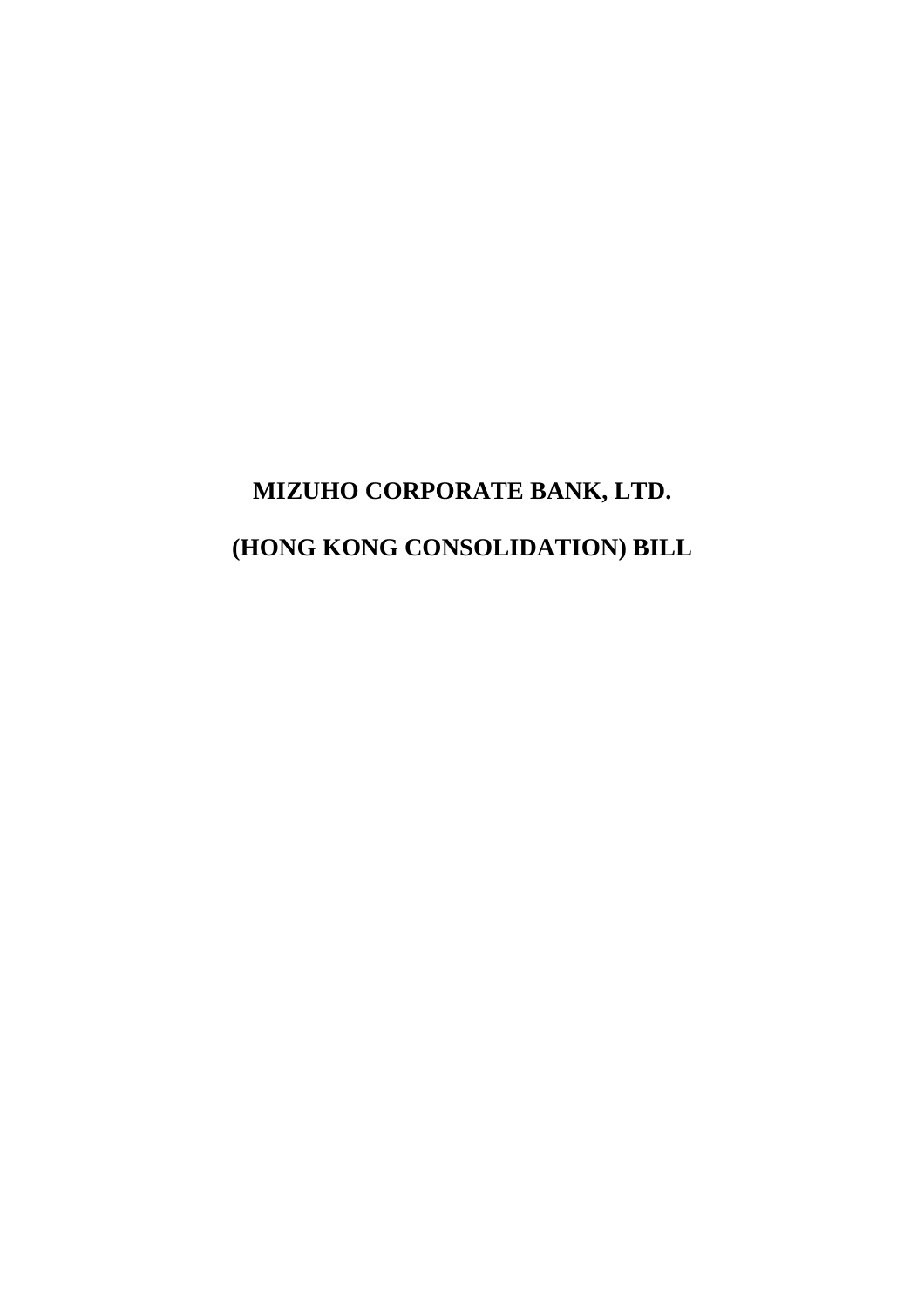#### **MIZUHO CORPORATE BANK, LTD. (HONG KONG CONSOLIDATION) BILL**

# **CONTENTS**

| Clause |                                                          | Page |
|--------|----------------------------------------------------------|------|
| 1.     |                                                          |      |
| 2.     |                                                          |      |
| 3.     |                                                          |      |
| 4.     |                                                          |      |
| 5.     |                                                          |      |
| 6.     |                                                          |      |
| 7.     |                                                          |      |
| 8.     |                                                          |      |
| 9.     |                                                          |      |
| 10.    |                                                          |      |
| 11.    |                                                          |      |
| 12.    |                                                          |      |
| 13.    |                                                          |      |
| 14.    |                                                          |      |
| 15.    | Accounting treatment of Corporate Business Bank and the  |      |
|        |                                                          |      |
| 16.    |                                                          |      |
| 17.    | Saving for enactments concerning banking institutions 14 |      |
| 18.    |                                                          |      |
| 19.    |                                                          |      |
|        |                                                          |      |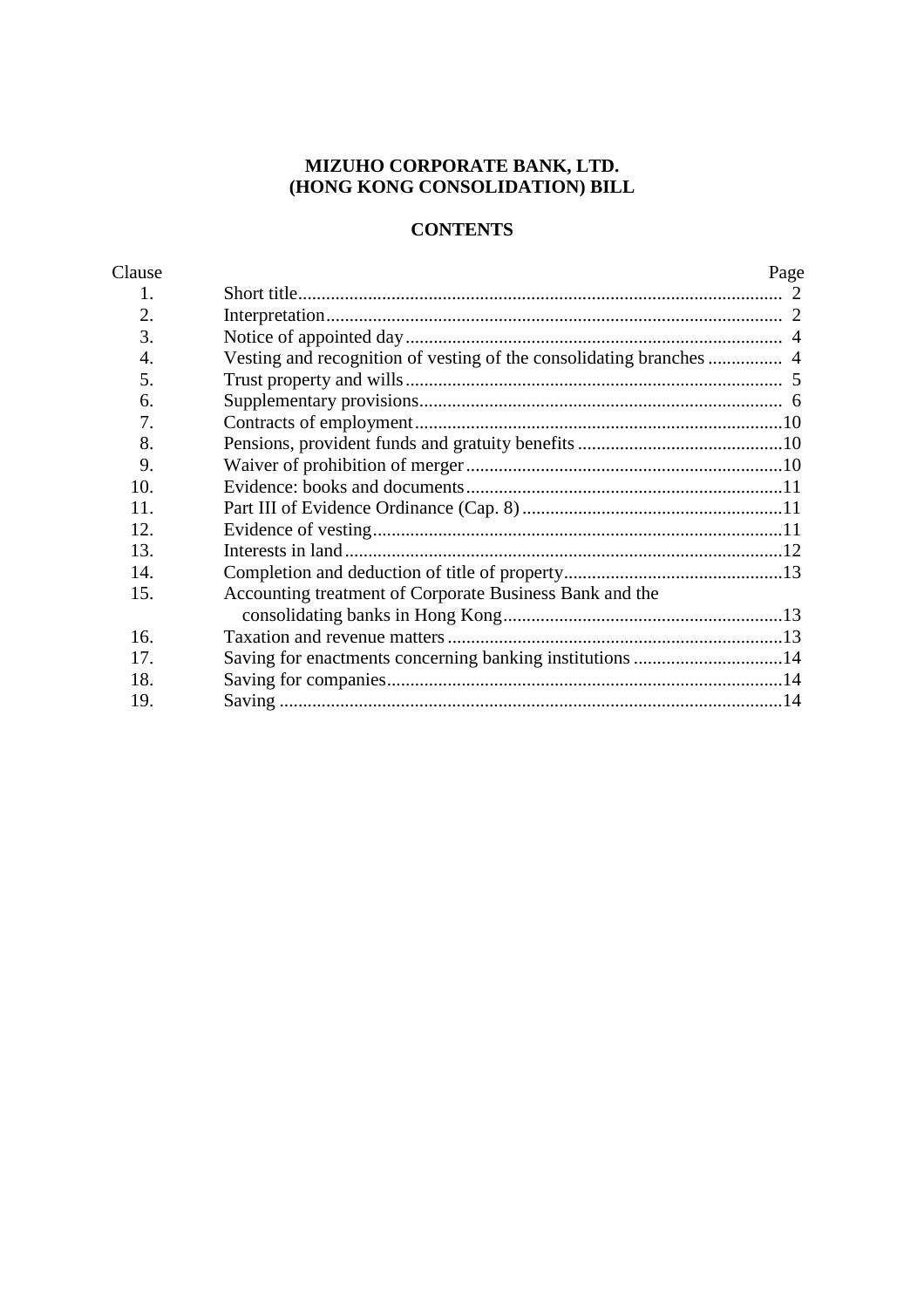# A BILL

- TO
- Provide for the vesting and facilitating the vesting in The Fuji Bank, Limited of certain undertakings of The Dai-Ichi Kangyo Bank, Limited and The Industrial Bank of Japan, Limited; and for other related purposes.

#### **Preamble**

#### WHEREAS-

- (a) The Dai-Ichi Kangyo Bank, Limited (hereinafter called "DKB") is a corporation organized under the laws of Japan having its registered place of business at Tokyo and is a bank licensed under the Banking Ordinance (Cap. 155) carrying on the business of banking in Hong Kong and elsewhere;
- (b) The Fuji Bank, Limited (hereinafter called "Corporate Business Bank") is a corporation organized under the laws of Japan having its registered place of business at Tokyo and is a bank licensed under the Banking Ordinance (Cap. 155) carrying on the business of banking in Hong Kong and elsewhere;
- (c) The Industrial Bank of Japan, Limited (hereinafter called "IBJ") is a corporation organized under the laws of Japan having its registered place of business at Tokyo and is a bank licensed under the Banking Ordinance (Cap. 155) carrying on the business of banking in Hong Kong and elsewhere;
- (d) each of DKB, Corporate Business Bank and IBJ has a branch in Hong Kong;
- (e) Mizuho Holdings, Inc. (hereinafter called "Mizuho Holdings") is a bank and long-term credit bank holding corporation organized under the laws of Japan;
- (f) Corporate Business Bank and the consolidating banks are all wholly owned subsidiaries of Mizuho Holdings and are all members of the Mizuho Financial Group;
- (g) a consolidation agreement dated 22 December 1999 and entered into by DKB, Corporate Business Bank and IBJ has provided for the businesses carried on by DKB, Corporate Business Bank and IBJ to be reorganized and consolidated according to customer segments and business functions into two banks, to be named Mizuho Corporate Bank, Ltd. and Mizuho Bank, Ltd. respectively, and such reorganization and consolidation pursuant to the consolidation agreement will be effected by corporate split and merger procedures under the laws of Japan which provide for the block transfers of assets and liabilities by operation of the laws of Japan;
- (h) for the better conduct of the businesses of the Mizuho Financial Group, it is expedient that the respective undertakings of the Hong Kong branches of the consolidating banks be succeeded to by, and consolidated in, Corporate Business Bank and that such consolidation should be effected by means of a transfer and vesting of the undertakings of DKB Hong Kong Branch and IBJ Hong Kong Branch to and in Corporate Business Bank;
- (i) on the appointed day, IBJ will be merged into Corporate Business Bank and will be dissolved under the provisions of the Law Concerning Merger and Conversion of Financial Institutions of Japan and the Commercial Code of Japan, and the name of Corporate Business Bank will be changed to Mizuho Corporate Bank, Ltd.;
- (j) on the appointed day, the name of DKB will be changed to Mizuho Bank, Ltd., and DKB will cease to carry on the business of banking in Hong Kong;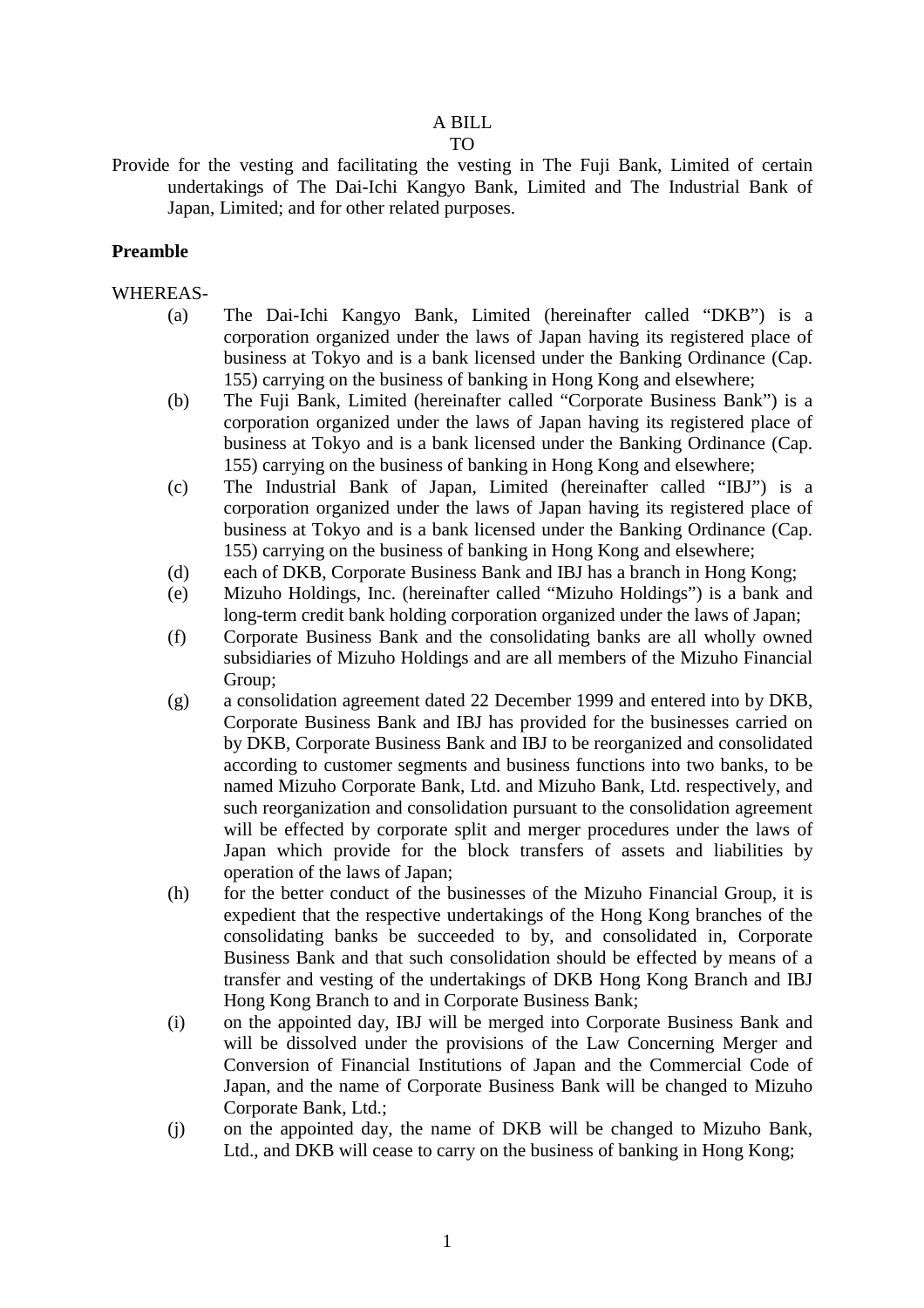(k) in view of the extent of the contractual and other legal relationships affecting the conduct of the undertakings of Corporate Business Bank Hong Kong Branch and the Hong Kong branches of the consolidating banks, it is expedient to make provision to facilitate such consolidation without interference with the conduct and continuity of the respective businesses of Corporate Business Bank Hong Kong Branch and the Hong Kong branches of the consolidating banks.

Enacted by the Legislative Council.

# **1. Short title**

This Ordinance may be cited as the Mizuho Corporate Bank, Ltd. (Hong Kong Consolidation) Ordinance.

#### **2. Interpretation**

(1) In this Ordinance, unless the subject or context otherwise requires-

- "appointed day" (指定日期) means such day as may be appointed and notified pursuant to section 3, being the day on which, inter alia, the merger of IBJ into Corporate Business Bank and the change in the name of Corporate Business Bank to Mizuho Corporate Bank, Ltd. are to be effected under the laws of Japan pursuant to the consolidation agreement;
- "books and records" (簿冊及紀錄) means any document, record (including an electronic record), report, letter or register of whatsoever nature kept by or on behalf of a person including without limitation balance sheets and any ledger, day book, cash book, account book or bank book;
- "consolidating bank in Hong Kong" (香港合併銀行) means a consolidating bank but only in so far as the matter in question relates to its consolidating branch, and a reference to "the consolidating banks in Hong Kong" is a reference to both of the consolidating banks in Hong Kong;
- "the consolidating banks" (各合併銀行) means DKB and IBJ, and a reference to a "consolidating bank" is a reference to one of the consolidating banks;
- "the consolidating branches" (各合併分行) means DKB Hong Kong Branch and IBJ Hong Kong Branch, and a reference to a "consolidating branch" is a reference to one of the consolidating branches;
- "consolidation agreement" ( 合併協議 ) means the consolidation agreement dated 22 December 1999, governed by the laws of Japan and entered into by DKB, Corporate Business Bank and IBJ in relation, inter alia, to the reorganization and consolidation of the businesses carried on by DKB, Corporate Business Bank and IBJ according to customer segments and business functions (as amended or supplemented from time to time, including by implementing documents and agreements from time to time entered into);
- "Corporate Business Bank" (實業商務銀行) means The Fuji Bank, Limited, a corporation organized under the laws of Japan, which name will be changed to Mizuho Corporate Bank, Ltd. on the appointed day;
- "Corporate Business Bank Hong Kong Branch" (實業商務銀行香港分行) means-
	- (a) the business carried on by Corporate Business Bank in or from its branch in Hong Kong; and
	- (b) all existing property and liabilities of the Hong Kong branch of Corporate Business Bank of whatsoever nature as recorded in or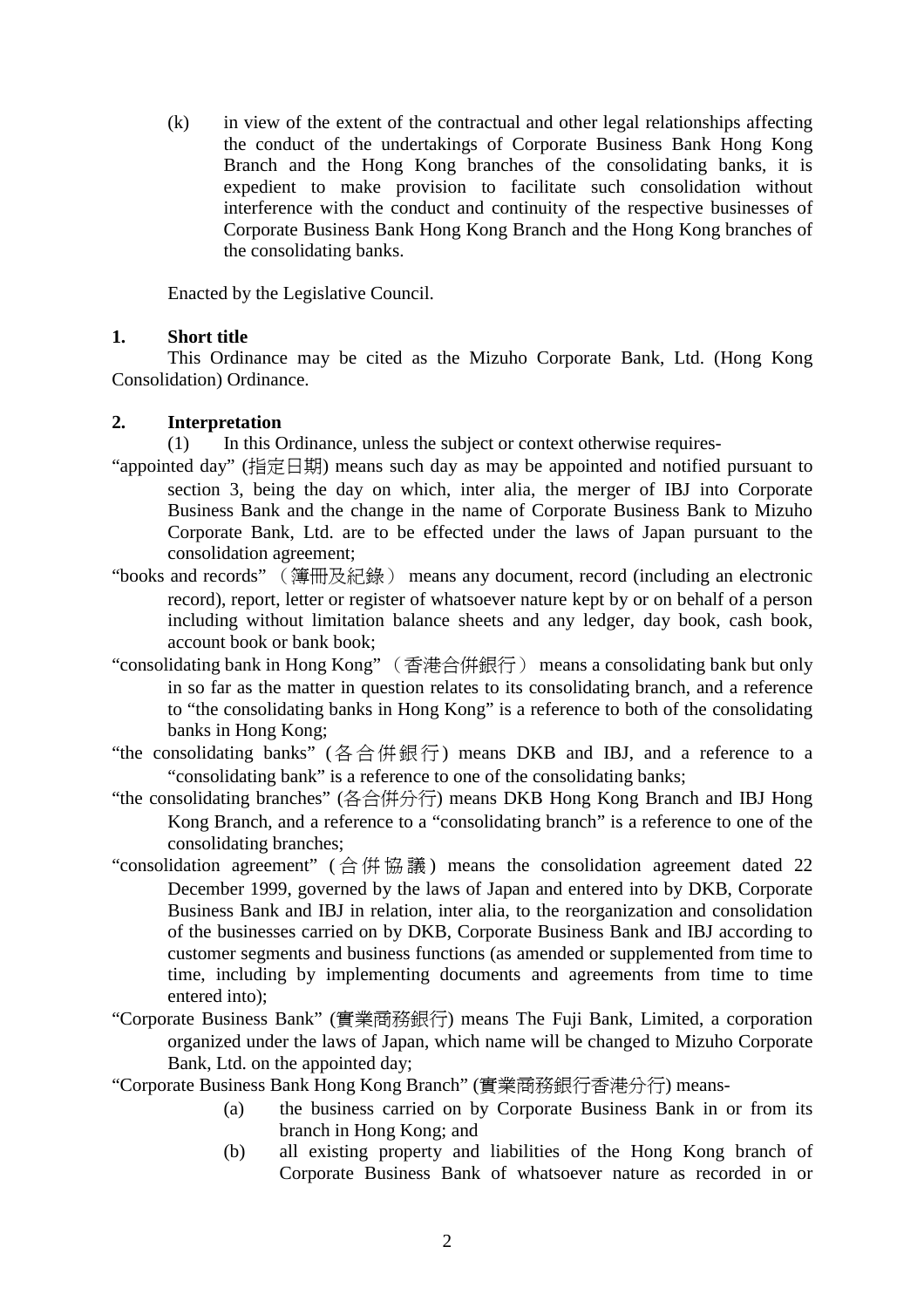created by any of the books and records of Corporate Business Bank and any other property and liabilities of the Hong Kong branch of Corporate Business Bank related thereto;

- "customer" (客戶) means any person having a banking account, a loan account or other dealing, transaction, agreement or arrangement with Corporate Business Bank Hong Kong Branch or, as the case may be, a consolidating bank in Hong Kong;
- "data protection principles" (保障資料原則) means any of the data protection principles set out in Schedule 1 to the Personal Data (Privacy) Ordinance (Cap. 486);
- "DKB" (第㆒勸業) means The Dai-Ichi Kangyo Bank, Limited, a corporation organized under the laws of Japan, which name will be changed to Mizuho Bank, Ltd. on the appointed day;

"DKB Hong Kong Branch" (第㆒勸業香港分行) means-

- (a) the business carried on by DKB in or from its branch in Hong Kong; and
- (b) all existing property and liabilities of the Hong Kong branch of DKB of whatsoever nature as recorded in or created by any of the books and records of DKB and any other property and liabilities of the Hong Kong branch of DKB related thereto,

but, for avoidance of doubt, excluding the rights and liabilities of DKB under the consolidation agreement (in so far as such rights and liabilities relate to DKB Hong Kong Branch);

"electronic record" (電子紀錄) has the meaning assigned to it by section 2(1) of the Electronic Transactions Ordinance (Cap. 553);

- "existing" (現有) means existing, outstanding or in force immediately before the appointed day;
- "the Hong Kong branches of the consolidating banks" (各合併銀行的香港分行) means-
	- (a) DKB Hong Kong Branch; and
	- (b) IBJ Hong Kong Branch;
- "IBJ" (日本興業) means The Industrial Bank of Japan, Limited, a corporation organized under the laws of Japan;

"IBJ Hong Kong Branch" (日本興業香港分行) means-

- (a) the business carried on by IBJ in or from its branch in Hong Kong; and
- (b) all existing property and liabilities of the Hong Kong branch of IBJ of whatsoever nature as recorded in or created by any of the books and records of IBJ and any other property and liabilities of the Hong Kong branch of IBJ related thereto,

but, for avoidance of doubt, excluding the rights and liabilities of IBJ under the consolidation agreement (in so far as such rights and liabilities relate to IBJ Hong Kong Branch);

- "liabilities" (法律責任) includes duties and obligations of every description (whether present or future, actual or contingent);
- "Mizuho Financial Group" (瑞穗金融集團) means Mizuho Holdings and its subsidiaries;
- "Mizuho Holdings" (瑞穗控股) means Mizuho Holdings, Inc., a corporation organized under the laws of Japan;
- "Privacy Commissioner" (私隱專員) means the Privacy Commissioner for Personal Data established under section 5(1) of the Personal Data (Privacy) Ordinance (Cap. 486);
- "property" (財產) means property and assets of every description wheresoever situate and rights of every description (whether present or future, actual or contingent), and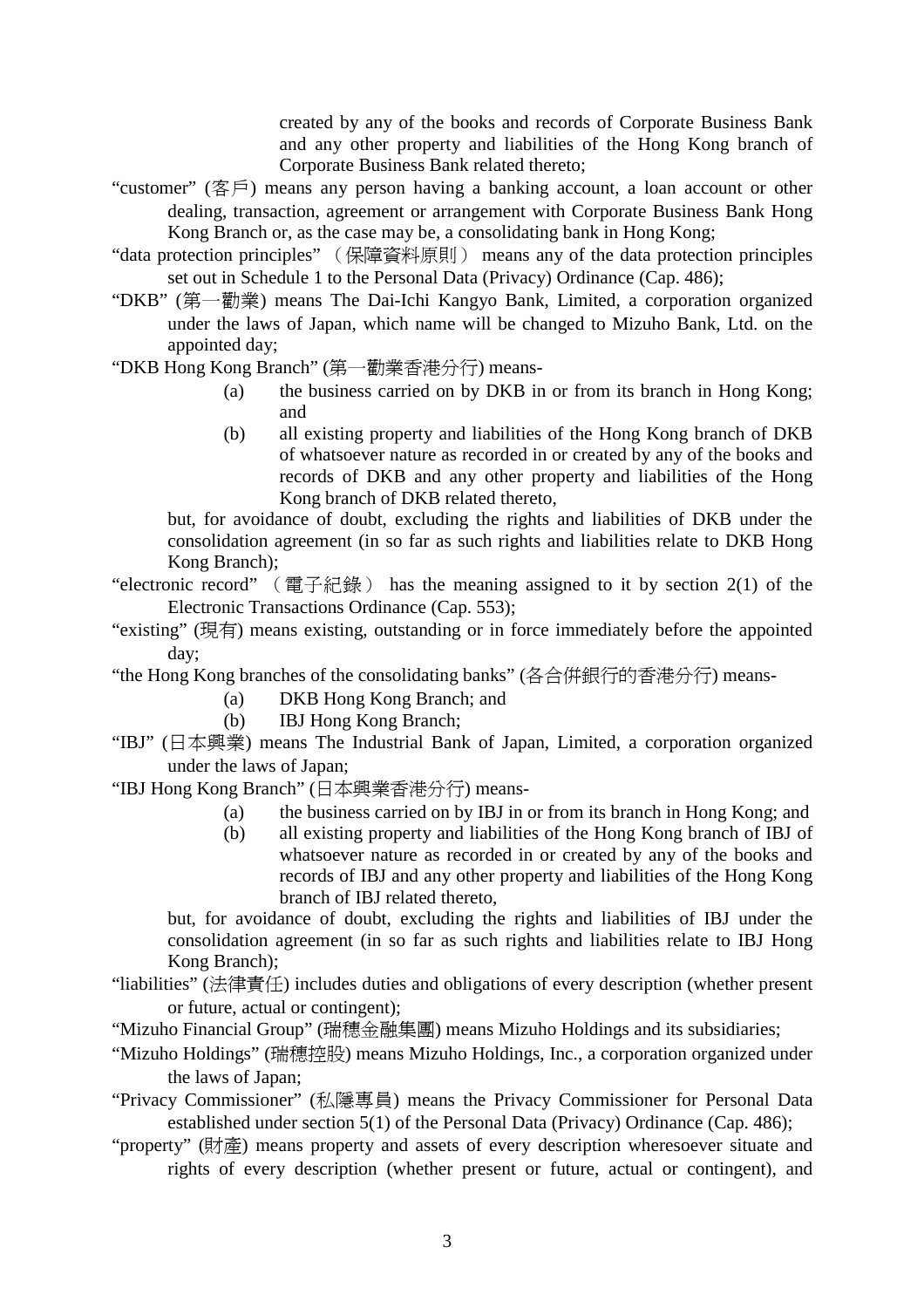includes property held on trust or in a fiduciary capacity and security interests, benefits and powers of every description;

"security interest" (抵押權益) includes a mortgage or charge (whether legal or equitable and including any sub-mortgage), debenture, bill of exchange, promissory note, guarantee, lien, pledge (whether actual or constructive), hypothecation, assignment by way of security, indemnity, right of set-off, flawed asset arrangement, agreement or undertaking (whether in writing or not) or other means (in each case made, granted, arising or subsisting under any applicable law) of securing payment or discharge of a debt or liability (whether present or future, actual or contingent), whether or not that interest is evidenced in writing;

"subsidiary" (附屬公司) has the meaning assigned to it by section 2 of the Companies Ordinance (Cap. 32);

"will" (遺囑) includes a codicil and any other testamentary writing.

(2) Any reference in the definitions of "DKB Hong Kong Branch", "Corporate Business Bank Hong Kong Branch", "IBJ Hong Kong Branch" and "the Hong Kong branches of the consolidating banks" to a branch or, as the case may be, branches is a reference to all places at which DKB or Corporate Business Bank or IBJ or the relevant consolidating bank or, as the case may be, the relevant consolidating banks carry on business in Hong Kong.

(3) Subject to any provision of this Ordinance to the contrary effect, any reference in this Ordinance to property or liabilities of Corporate Business Bank, a consolidating bank, a consolidating bank in Hong Kong or a consolidating branch is a reference to property or liabilities to which Corporate Business Bank, the consolidating bank, consolidating bank in Hong Kong or consolidating branch, as the case may be, is for the time being entitled or subject (whether beneficially or in any fiduciary capacity), wherever such property or liabilities are situated or arise and whether or not capable of being transferred or assigned by Corporate Business Bank, the consolidating bank, consolidating bank in Hong Kong or consolidating branch, as the case may be, and whether or not Corporate Business Bank, the consolidating bank, consolidating bank in Hong Kong or consolidating branch, as the case may be, is entitled to such property or subject to such liabilities under the laws of Hong Kong or under the laws of any country, territory or place outside Hong Kong.

Any body politic or corporate and any other person or persons whose rights are affected by any of the provisions of this Ordinance shall be deemed to be mentioned herein.

(5) Subject to any provision of this Ordinance to the contrary effect, any reference in this Ordinance to Corporate Business Bank is a reference to Mizuho Corporate Bank, Ltd. from and after the appointed day.

# **3. Notice of appointed day**

Corporate Business Bank shall give notice in the Gazette of the day expected to be the appointed day save that, in the event that such day proves not to be the appointed day for any reason, Corporate Business Bank shall give notice in the Gazette to that effect and shall again give notice in the Gazette of the next day expected to be the appointed day or, as the case may be, Corporate Business Bank shall give notice in the Gazette of the day which was the appointed day.

#### **4. Vesting and recognition of vesting of the consolidating branches**

- (1) On the appointed day-
	- (a) DKB Hong Kong Branch shall by virtue of this Ordinance and without further act or deed be transferred to, and vest in, Corporate Business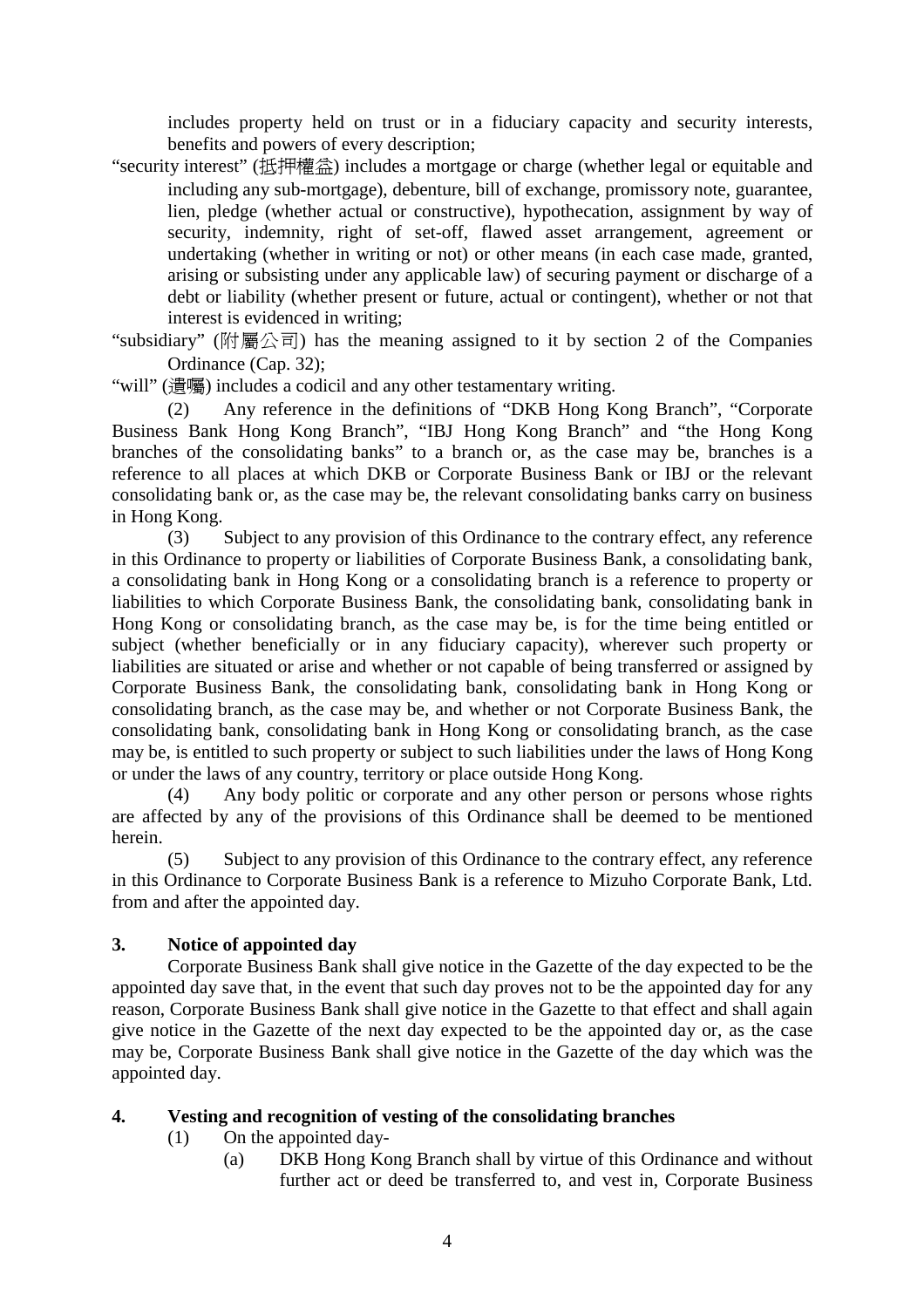Bank to the intent that Corporate Business Bank shall succeed to DKB Hong Kong Branch as if in all respects Corporate Business Bank were the same person in law as DKB; and

(b) IBJ Hong Kong Branch shall by virtue of this Ordinance and without further act or deed be and shall be deemed for the purpose of Hong Kong law to be transferred to, and vest in, Corporate Business Bank to the intent that Corporate Business Bank shall succeed to IBJ Hong Kong Branch as if in all respects Corporate Business Bank were the same person in law as IBJ.

(2) In relation to any matter referred to in subsection (1), subsection (1) shall be deemed to have effect for the purposes of Hong Kong law notwithstanding that neither of the consolidating banks is a company incorporated in Hong Kong.

Where the transfer and vesting of any property or liabilities forming part of a consolidating branch is governed otherwise than by the laws of Hong Kong, the consolidating bank in question shall, if Corporate Business Bank so requires, as soon as is practicable after the appointed day, take all necessary steps for the purpose of securing the effective transfer and vesting thereof to and in Corporate Business Bank and, pending such transfer and vesting, shall (as regards any property governed otherwise than by the laws of Hong Kong) hold such property in trust absolutely for Corporate Business Bank.

# **5. Trust property and wills**

(1) Any property vested or deemed to be vested in Corporate Business Bank by virtue of this Ordinance which immediately before the appointed day was held by a consolidating bank in Hong Kong, whether alone or jointly with any other person, as trustee or custodian trustee of any trust deed, settlement, covenant, agreement or will (whether originally so appointed or not, and whether appointed under hand or seal, or by order of any court or otherwise), or as executor of the will, or administrator of the estate, of a deceased person or as judicial trustee appointed by order of any court, or in any other fiduciary capacity, shall, on and from the appointed day, be held by Corporate Business Bank alone or, as the case may be, jointly with such other person, in the same capacity upon the trusts, and with and subject to the powers, provisions and liabilities, applicable thereto respectively.

(2) Any existing instrument or order of any court under or by virtue of which any property became vested in a consolidating bank in Hong Kong in any such fiduciary capacity as is referred to in subsection (1) (including in the case of a will any grant of probate thereof), and any provision in such instrument or order, or any existing contract or arrangement, for the payment to, or retention by, a consolidating bank in Hong Kong of remuneration for its services in any such fiduciary capacity, shall, on and from the appointed day, be construed and have effect, so far as the context permits, as if for any reference therein to the consolidating bank in Hong Kong other than a reference (however worded and whether express or implied) to terms and conditions of, or to a scale of fees of, the consolidating bank in Hong Kong, there were substituted a reference to Corporate Business Bank provided always that this subsection shall not prevent Corporate Business Bank from varying the remuneration or scale of fees payable in accordance with the terms of the relevant instrument or order.

(3) Any will made before the appointed day which has not been proved in Hong Kong before the appointed day, and any will made on or after the appointed day, being a will which appoints a consolidating bank in Hong Kong to be an executor, trustee or recipient of any property as trustee, shall, on and from the appointed day, be construed and have effect as if for any reference therein to such bank as such executor, trustee or recipient or otherwise in connection with such appointment, not being a reference (however worded and whether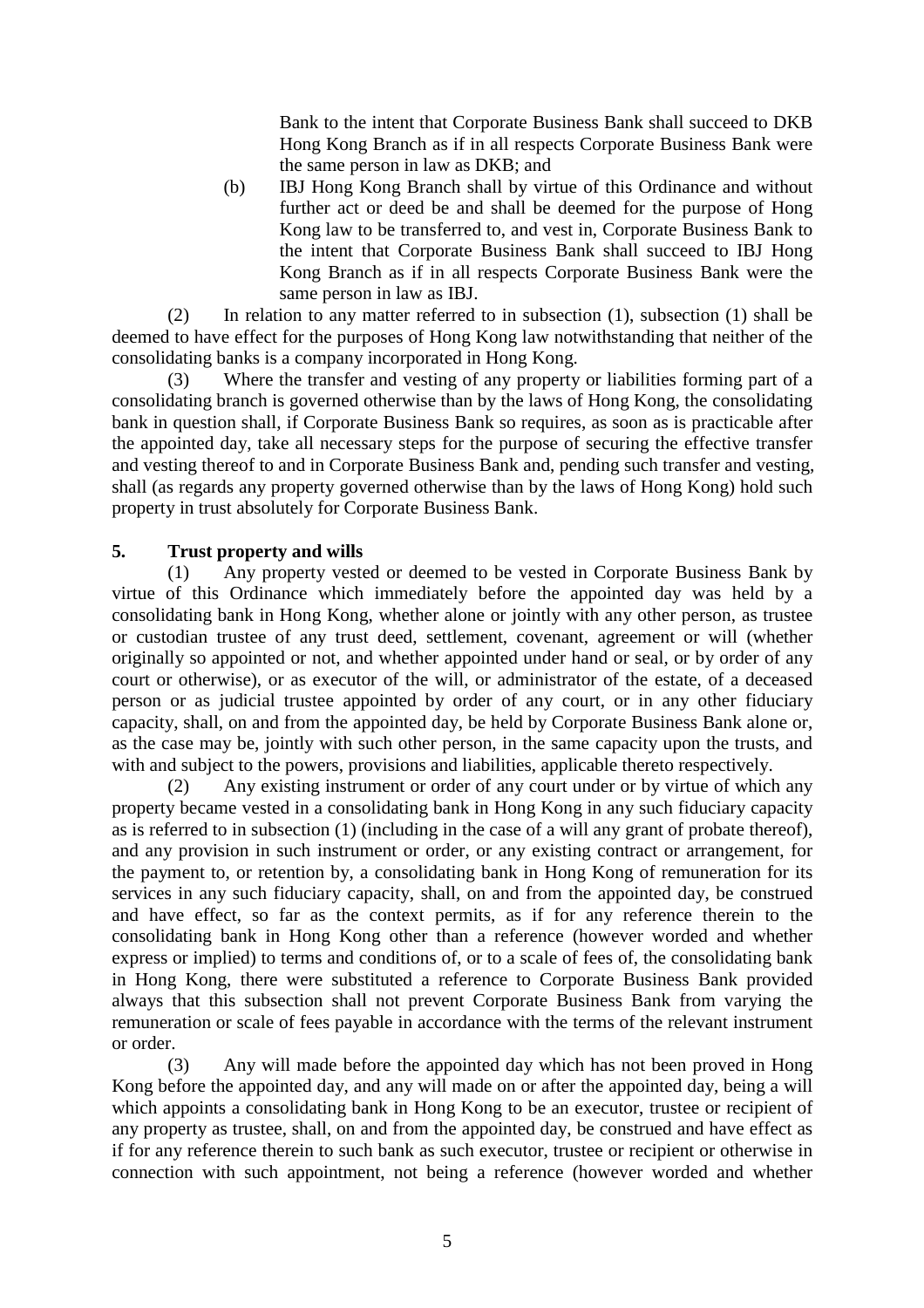express or implied) to terms and conditions of, or to a scale of fees of, such bank, there were substituted a reference to Corporate Business Bank.

No testamentary gift shall be adeemed by reason only of the operation of any of the provisions of this Ordinance.

# **6. Supplementary provisions**

Without prejudice to the generality of any other provision of this Ordinance but subject to any provision of this Ordinance to the contrary effect, the following provisions of this section shall have effect-

- (a) All existing contracts, agreements, insurance policies, options, novations, certificates, awards, land grants, conveyances, deeds, leases, licences, notices, permits, guarantees, documents granting or comprising any security interest, bonds, indemnities, mandates, instructions and other instruments and undertakings entered into by, made with, given to or by or addressed to a consolidating bank in Hong Kong (whether alone or with any other person and whether as principal or agent and whether in writing or not) shall be construed and have effect on and from the appointed day as if-
	- (i) Corporate Business Bank had been a party thereto instead of such consolidating bank in Hong Kong;
	- (ii) for any reference (however worded and whether express or implied) to such consolidating bank in Hong Kong there were substituted, as respects anything falling to be done on or after the appointed day, a reference to Corporate Business Bank;
	- (iii) any reference (however worded and whether express or implied) to the directors or to any director, officer or employee of such consolidating bank in Hong Kong were, as respects anything falling to be done on or after the appointed day, a reference to the directors of Corporate Business Bank or, as the case may require, to such director, officer or employee of Corporate Business Bank as Corporate Business Bank may appoint for that purpose or, in default of appointment, to the director, officer or employee of Corporate Business Bank who corresponds as nearly as may be to the first-mentioned director, officer or employee:

Provided that this paragraph shall not apply to the consolidation agreement or any agreement made or expressed to be made pursuant or supplemental or in implementation thereto or thereof.

- (b) Paragraph (a)(ii) shall, subject to the provisions of section 17, apply to any statutory provision, to any provision of any existing contract to which a consolidating bank in Hong Kong was not a party and to any provision of any other existing document (not being a contract or a will) as they apply to a contract to which that paragraph applies.
- (c) Any account between a consolidating bank in Hong Kong and a customer shall, on the appointed day, be transferred to Corporate Business Bank and become an account between Corporate Business Bank and such customer subject to the same conditions and incidents as theretofore; and each such account shall be deemed for all purposes to be a single continuing account; and any existing contracts,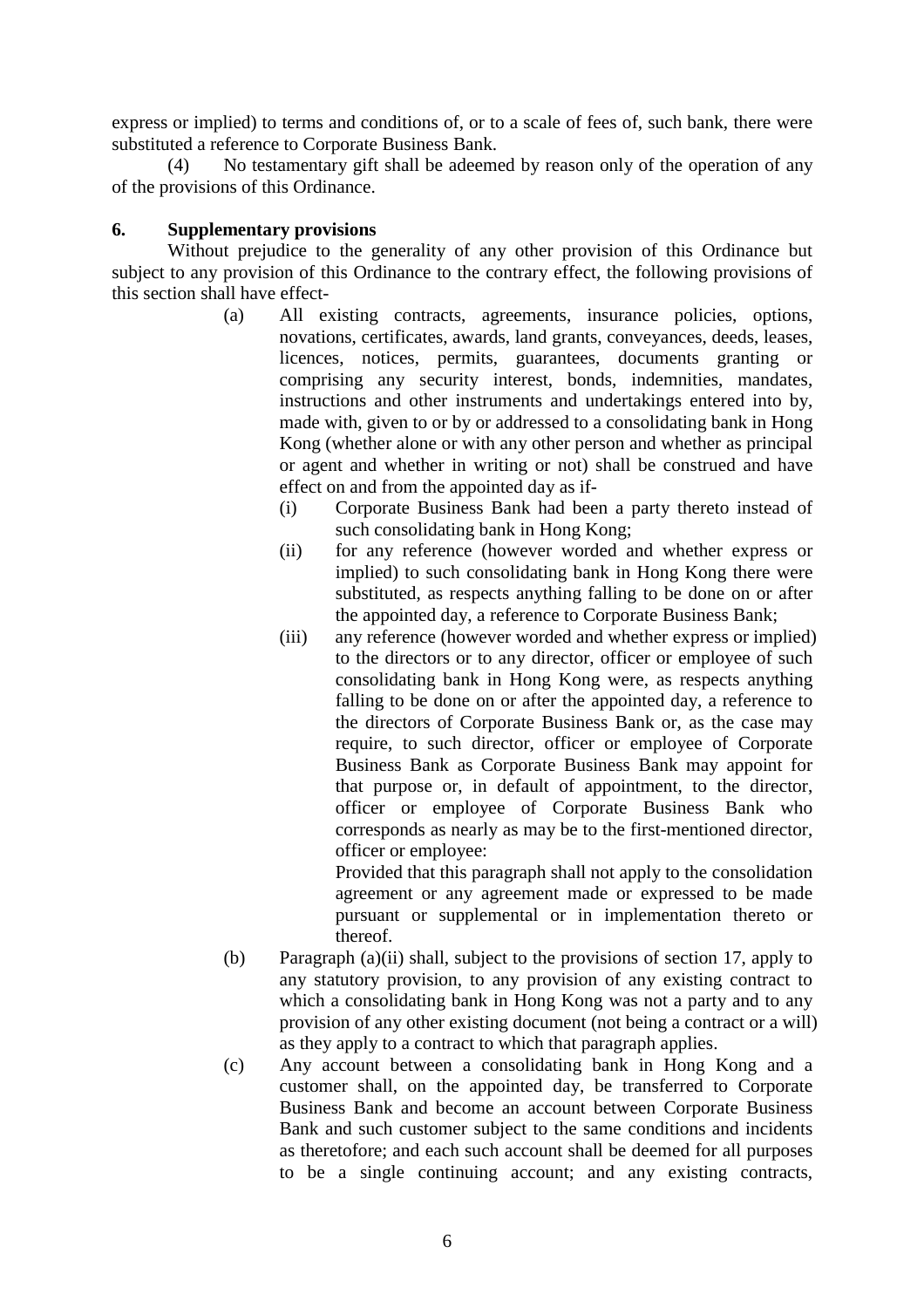agreements, insurance policies, options, novations, certificates, awards, land grants, conveyances, deeds, leases, licences, notices, permits, guarantees, documents granting or comprising any security interest, bonds, indemnities, mandates, instructions and other instruments and undertakings entered into by, made with, given to or by or addressed to a consolidating bank in Hong Kong (whether alone or with any other person and whether as principal or agent and whether in writing or not), shall be construed and have effect on and from the appointed day as if any reference (however worded and whether express or implied) to such account between such consolidating bank in Hong Kong and a customer there were substituted, as respects anything falling to be done on or after the appointed day, and so far as the context permits, a reference to the continuing account between Corporate Business Bank and such customer:

Provided that nothing in this Ordinance shall affect any right of Corporate Business Bank or of any customer to vary the conditions or incidents subject to which any account is kept.

- (d) Any existing instruction, order, direction, mandate, power of attorney, authority, undertaking or consent (whether in writing or not and whether or not in relation to an account) given to or by a consolidating bank in Hong Kong, either alone or jointly with another person, shall apply and have effect on and from the appointed day, as if given to or by Corporate Business Bank or, as the case may be, to or by Corporate Business Bank jointly with such other person.
- (e) Any negotiable instrument or order for payment of money drawn on, or given to, or accepted or endorsed by, a consolidating bank in Hong Kong, or payable at any place of business of a consolidating bank in Hong Kong, whether so drawn, given, accepted or endorsed before, on or after the appointed day, shall have the same effect on and from the appointed day, as if it had been drawn on, or given to, or accepted or endorsed by Corporate Business Bank, or were payable at the same place of business of Corporate Business Bank.
- (f) The custody of any document or record, goods or other thing held by a consolidating bank in Hong Kong as bailee shall pass to Corporate Business Bank on the appointed day, and the rights and obligations of the consolidating bank in Hong Kong under any contract of bailment relating to any such document or record, goods or thing shall on that day become rights and obligations of Corporate Business Bank.
- (g) (i) Any security interest held immediately before the appointed day by a consolidating bank in Hong Kong, or by a nominee or agent of or trustee for a consolidating bank in Hong Kong, as security for the payment or discharge of any liability shall, on and from the appointed day, be held by, or, as the case may require, by that nominee, agent or trustee for, Corporate Business Bank, and be available to Corporate Business Bank (whether for its own benefit or for the benefit of any other person) as security for the payment or discharge of that liability.
	- (ii) In relation to any security interest vested or deemed to be vested in Corporate Business Bank in accordance with the provisions of this Ordinance and any liability thereby secured,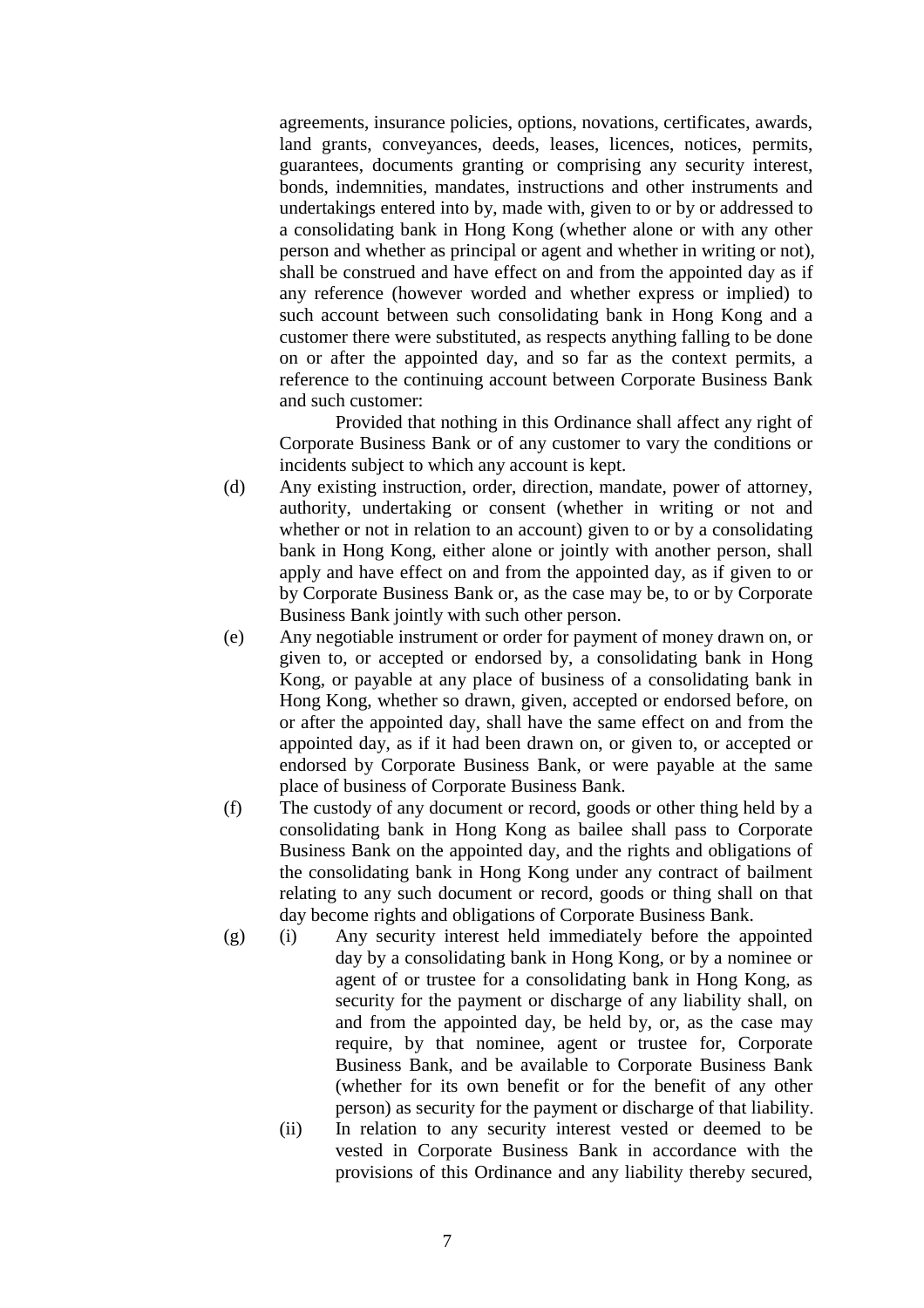Corporate Business Bank shall be entitled to the rights and priorities and be subject to the obligations and incidents to which the consolidating bank in Hong Kong in question would have been entitled and subject if it had continued to hold the security interest.

- (iii) Without prejudice to the generality of subparagraph (ii), in any case where any existing liability subsists between a consolidating bank in Hong Kong and Corporate Business Bank or between the consolidating banks in Hong Kong, in respect of which a consolidating bank in Hong Kong or Corporate Business Bank, or a nominee or agent of or trustee for a consolidating bank in Hong Kong or Corporate Business Bank holds a security interest, that liability shall, for the purpose of enforcing or realizing that security interest, be deemed to continue in effect notwithstanding the vesting or deemed vesting of the consolidating branches in Corporate Business Bank.
- (iv) Any security interest referred to in subparagraph (i), (ii) or (iii) and which extends to future advances or liabilities shall, on and from the appointed day, be available to Corporate Business Bank (whether for its own benefit or for the benefit of any other person) as security for the payment or discharge of future advances and liabilities to the same extent and in the same manner in all respects as future advances by, or liabilities to, a consolidating bank in Hong Kong were secured thereby immediately before that day.
- (v) Notwithstanding subparagraph (i), where immediately before the appointed day any security interest would not be available to Corporate Business Bank as security for the payment or discharge of any liability owing to it, or to any consolidating bank in Hong Kong as security for the payment or discharge of any liability owing to it, such security interest shall not become available to Corporate Business Bank as security for such liability on and from the appointed day by virtue only of this Ordinance, unless-
	- (A) the terms of such security interest expressly provide otherwise;
	- (B) Corporate Business Bank or the relevant consolidating bank obtains the written consent of the person or persons who granted or, if different, the person or persons for the time being liable as security provider under, such security interest; or
	- (C) such security interest arises at general law.
- (vi) Notwithstanding subparagraph (ii), where immediately before the appointed day, Corporate Business Bank would not, in respect of any liability owing to it, be entitled to the rights and priorities in relation to any security interest then in existence, or any consolidating bank in Hong Kong would not, in respect of any liability owing to it, be entitled to the rights and priorities in relation to any security interest then in existence, Corporate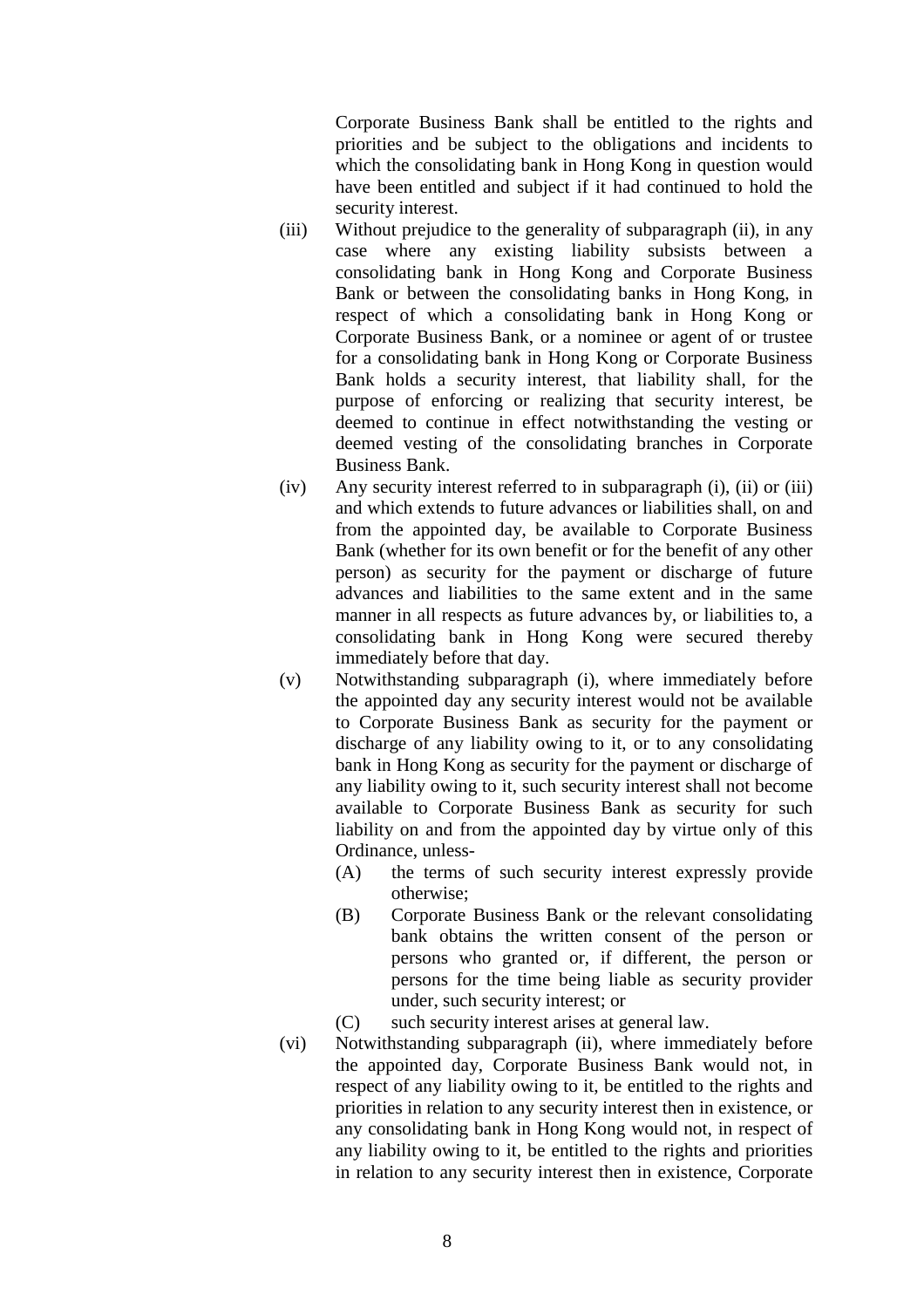Business Bank shall not, in respect of such liability, be entitled to such rights and priorities on and from the appointed day by virtue only of this Ordinance, unless-

- (A) the terms of such security interest expressly provide otherwise;
- (B) Corporate Business Bank or the relevant consolidating bank obtains the written consent of the person or persons who granted or, if different, the person or persons for the time being liable as security provider under, such security interest; or
- (C) such security interest arises at general law.
- (h) (i) Where by virtue of this Ordinance any right or liability of a consolidating bank in Hong Kong is deemed to become a right or liability of Corporate Business Bank, Corporate Business Bank and all other persons shall, on and from the appointed day, have the same rights, powers and remedies (and in particular the same rights and powers as to taking or resisting legal proceedings or making or resisting applications to any authority) for ascertaining, perfecting or enforcing that right or liability as if it had at all times been a right or liability of Corporate Business Bank; and any legal proceedings or application to any authority existing or pending immediately before the appointed day by or against a consolidating bank in Hong Kong may be continued by or against Corporate Business Bank.
	- (ii) Where any right or liability of a consolidating bank in Hong Kong was before the appointed day the subject of arbitral proceedings to which the relevant consolidating bank in Hong Kong was a party, Corporate Business Bank shall on and from the appointed day automatically be substituted for such consolidating bank in Hong Kong as a party to those proceedings, without the need for consent from any other party or from the arbitrator.
- (i) Any judgment or award obtained by or against a consolidating bank in Hong Kong and not fully satisfied before the appointed day shall from that day, to the extent to which it is or was immediately before the appointed day enforceable by or against such consolidating bank in Hong Kong, become enforceable by or against Corporate Business Bank.
- (j) Any court order which applies to a consolidating bank in Hong Kong shall from the appointed day apply to Corporate Business Bank instead of to such consolidating bank in Hong Kong.
- (k) Nothing in this Ordinance shall terminate or prejudicially affect the appointment, authority, rights or powers of any receiver or of any receiver and manager appointed by a consolidating bank in Hong Kong, whether alone or with others, before the appointed day.
- (l) The Privacy Commissioner may, on and from the appointed day, exercise in respect of Corporate Business Bank any power under the Personal Data (Privacy) Ordinance (Cap. 486) which he could have immediately before the appointed day exercised in respect of a consolidating bank in Hong Kong in respect of a breach or alleged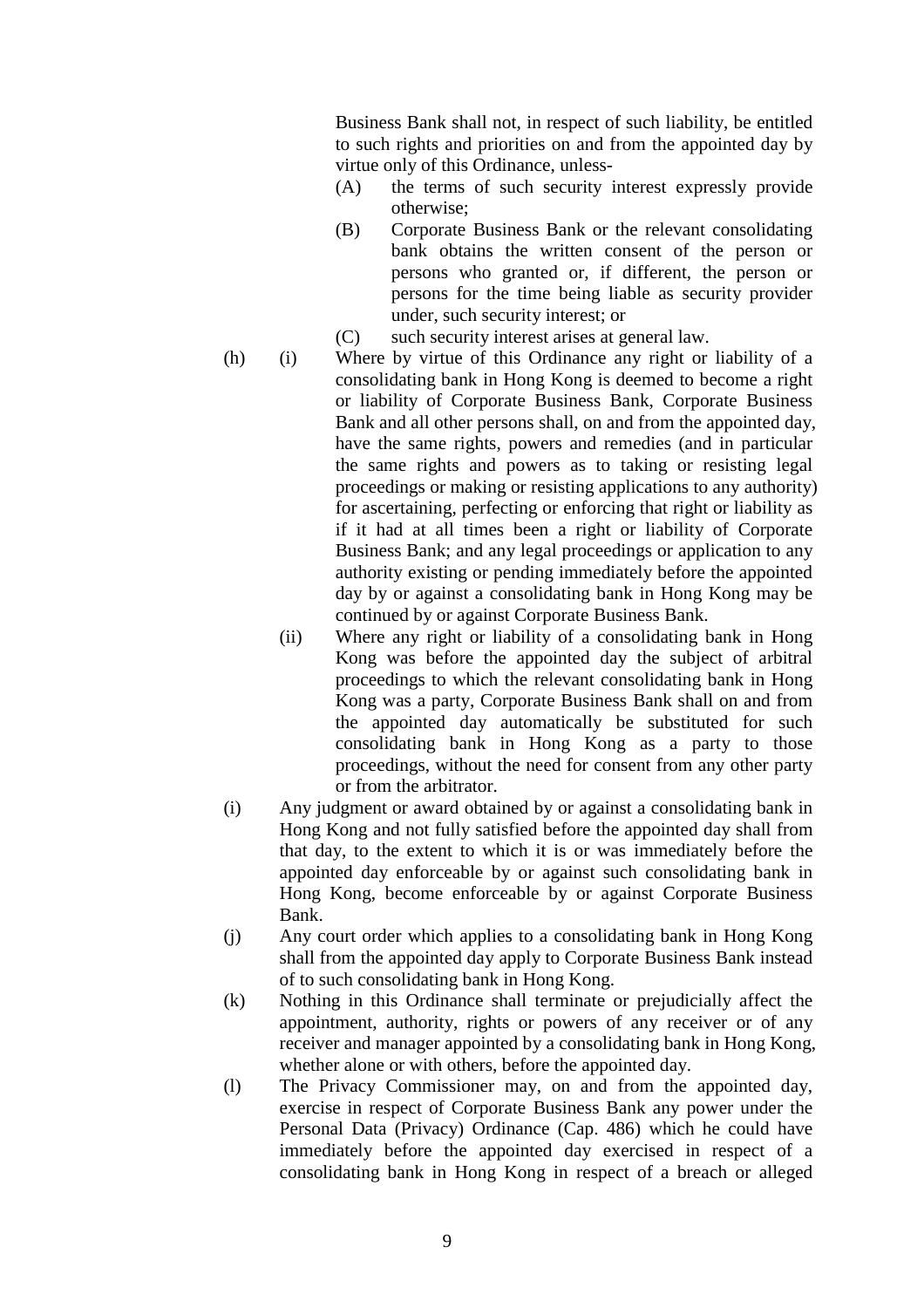breach by the consolidating bank in Hong Kong of that Ordinance or the data protection principles; but the transfer to, and vesting or deemed vesting in, Corporate Business Bank by this Ordinance of the consolidating branches, and any disclosure to Corporate Business Bank of any information in contemplation or as a result thereof, shall not amount to a breach of any duty of confidentiality to which a consolidating bank in Hong Kong is subject immediately before the appointed day or to a contravention by Corporate Business Bank or a consolidating bank in Hong Kong of the Personal Data (Privacy) Ordinance (Cap. 486) or the data protection principles.

# **7. Contracts of employment**

(1) Section 6(a) shall apply to a contract for the employment of any person by a consolidating bank in Hong Kong and employment with a consolidating bank in Hong Kong and Corporate Business Bank under any such contract shall be deemed for all purposes to be a single continuing employment.

(2) No director or auditor of a consolidating bank shall by virtue only of this Ordinance become a director or auditor, as the case may be, of Corporate Business Bank.

# **8. Pensions, provident funds and gratuity benefits**

(1) The deeds and rules constituting or relating to the pension fund schemes and the provident fund schemes established in Hong Kong in respect of the employees of the consolidating banks in Hong Kong and the gratuity benefits payable by the consolidating banks in Hong Kong shall, on and from the appointed day, be construed and have effect, so far as the context permits, as if for any reference therein to the consolidating banks in Hong Kong there were substituted a reference to Corporate Business Bank.

(2) No officer or employee of a consolidating bank in Hong Kong who becomes or is deemed to become an officer or employee of Corporate Business Bank by virtue of this Ordinance shall, by virtue only of this Ordinance, be entitled to participate in any pension fund schemes or provident fund schemes of or gratuity benefits payable by Corporate Business Bank, and no existing officer or employee of Corporate Business Bank shall, by virtue only of this Ordinance, be entitled to participate in any pension fund schemes or provident fund schemes established in Hong Kong in respect of the employees of the consolidating banks in Hong Kong or any gratuity benefits payable by the consolidating banks in Hong Kong.

# **9. Waiver of prohibition of merger**

(1) Any provision contained in any contract or document to which any of the consolidating banks or Corporate Business Bank or any of their respective subsidiaries is a party and which prohibits or has the effect of prohibiting the transactions referred to in this Ordinance, including but not limited to the transfer and vesting or deemed transfer and vesting of the consolidating branches in Corporate Business Bank shall be deemed by this Ordinance to have been waived.

(2) Any provision contained in any contract or document to the effect that a breach of contract or a default shall occur or be deemed to occur as a result of the transactions referred to in this Ordinance, including but not limited to the transfer and vesting or deemed transfer and vesting of the consolidating branches in Corporate Business Bank, and to which any of the consolidating banks or Corporate Business Bank or any of their respective subsidiaries is a party shall be deemed by this Ordinance to have been waived.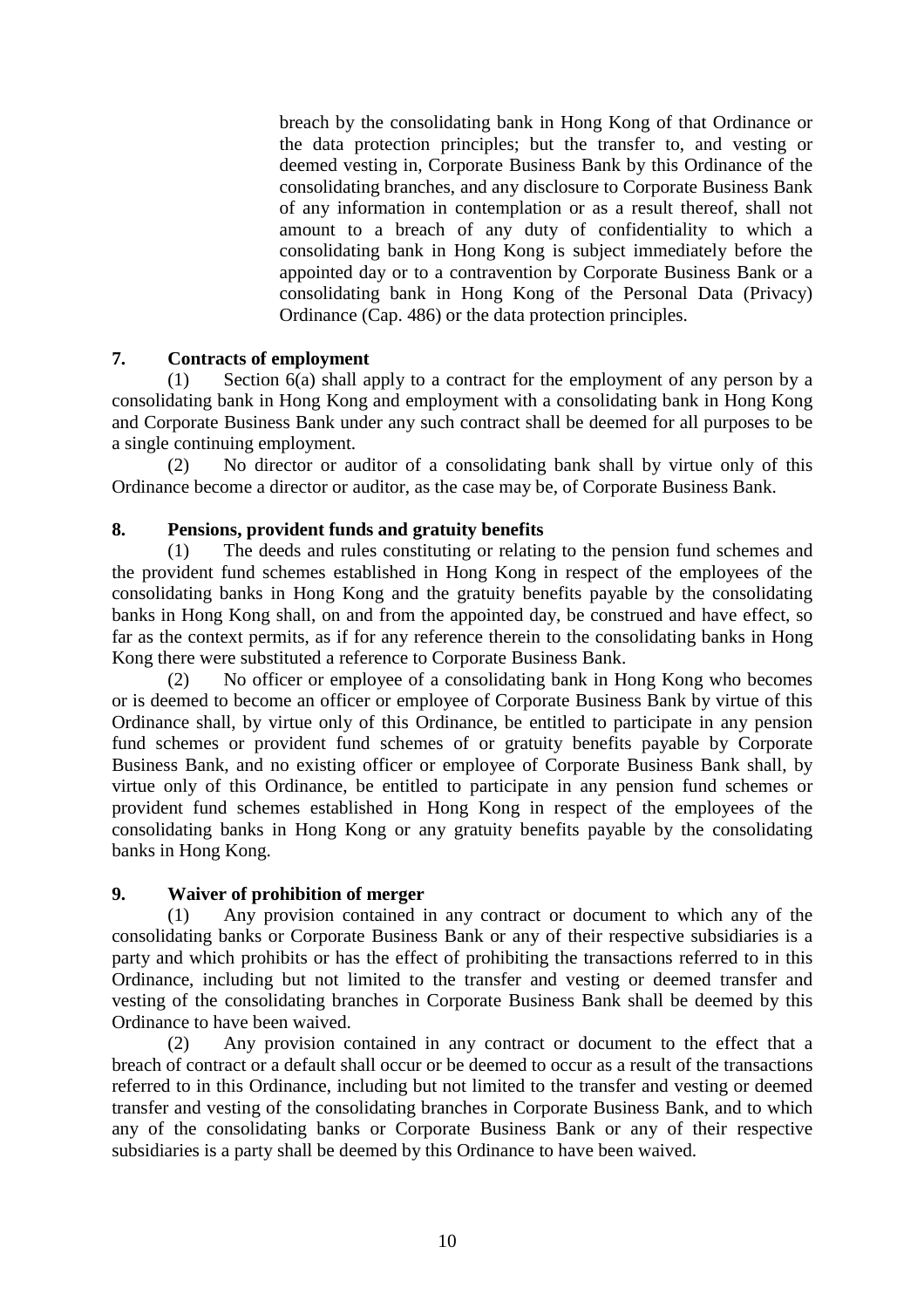#### **10. Evidence: books and documents**

(1) All books and other documents which would, before the appointed day, have been evidence in respect of any matter for or against a consolidating bank in Hong Kong shall be admissible in evidence in respect of the same matter for or against Corporate Business Bank from and after the appointed day.

(2) In this section, "documents"  $(\overrightarrow{\chi})$  has the same meaning as in section 46 of the Evidence Ordinance (Cap. 8).

#### **11. Part III of Evidence Ordinance (Cap. 8)**

(1) On and from the appointed day, Part III of the Evidence Ordinance (Cap. 8) shall apply to the banker's records of the consolidating banks in Hong Kong vested or deemed to be vested in Corporate Business Bank by virtue of this Ordinance, and to entries made in those records before the appointed day, as if such records were the records of Corporate Business Bank.

(2) For the purposes of section 20 of the Evidence Ordinance (Cap. 8), banker's records which are deemed to have become the banker's records of Corporate Business Bank by virtue of this Ordinance shall be deemed to have been the ordinary banker's records of Corporate Business Bank at the time of the making of any entry therein which purports to have been made before the appointed day, and any such entry shall be deemed to have been made in the usual and ordinary course of business.

(3) For the purposes of sections 40 and 41 of the Evidence Ordinance (Cap. 8), documents previously in the custody or control of the consolidating banks in Hong Kong shall by virtue of this Ordinance be deemed to be documents previously in the custody or control of Corporate Business Bank.

(4) In this section, "banker's records" (銀行紀錄) shall be construed in accordance with section 2 of the Evidence Ordinance (Cap. 8).

#### **12. Evidence of vesting**

(1) The production of a Government Printer's copy of this Ordinance shall, for all purposes, be conclusive evidence of the vesting or deemed vesting of the consolidating branches in Corporate Business Bank in accordance with the provisions of this Ordinance.

- (2) Without prejudice to the generality of subsection (1)-
	- (a) a Government Printer's copy of this Ordinance, together with such evidence of publication of notice of the appointed day shall, in relation to any registered securities transferred to, and vested or deemed to be vested in, Corporate Business Bank by virtue of this Ordinance, operate for all purposes as a duly executed instrument of transfer in respect of the transfer of such registered securities from the consolidating banks in Hong Kong to Corporate Business Bank;
	- (b) any deed or other document made or executed on or after the appointed day, whereby Corporate Business Bank or a consolidating bank in Hong Kong, whether alone or jointly with any other person, conveys or transfers, or purports to convey or transfer, to any person (whether for consideration or not), or applies to be registered as the holder or proprietor of, any property held by a consolidating bank in Hong Kong immediately before the appointed day, whether alone or jointly with any other person, shall be sufficient evidence that the interest of the consolidating banks in Hong Kong in that property is vested or deemed to be vested in Corporate Business Bank under this Ordinance;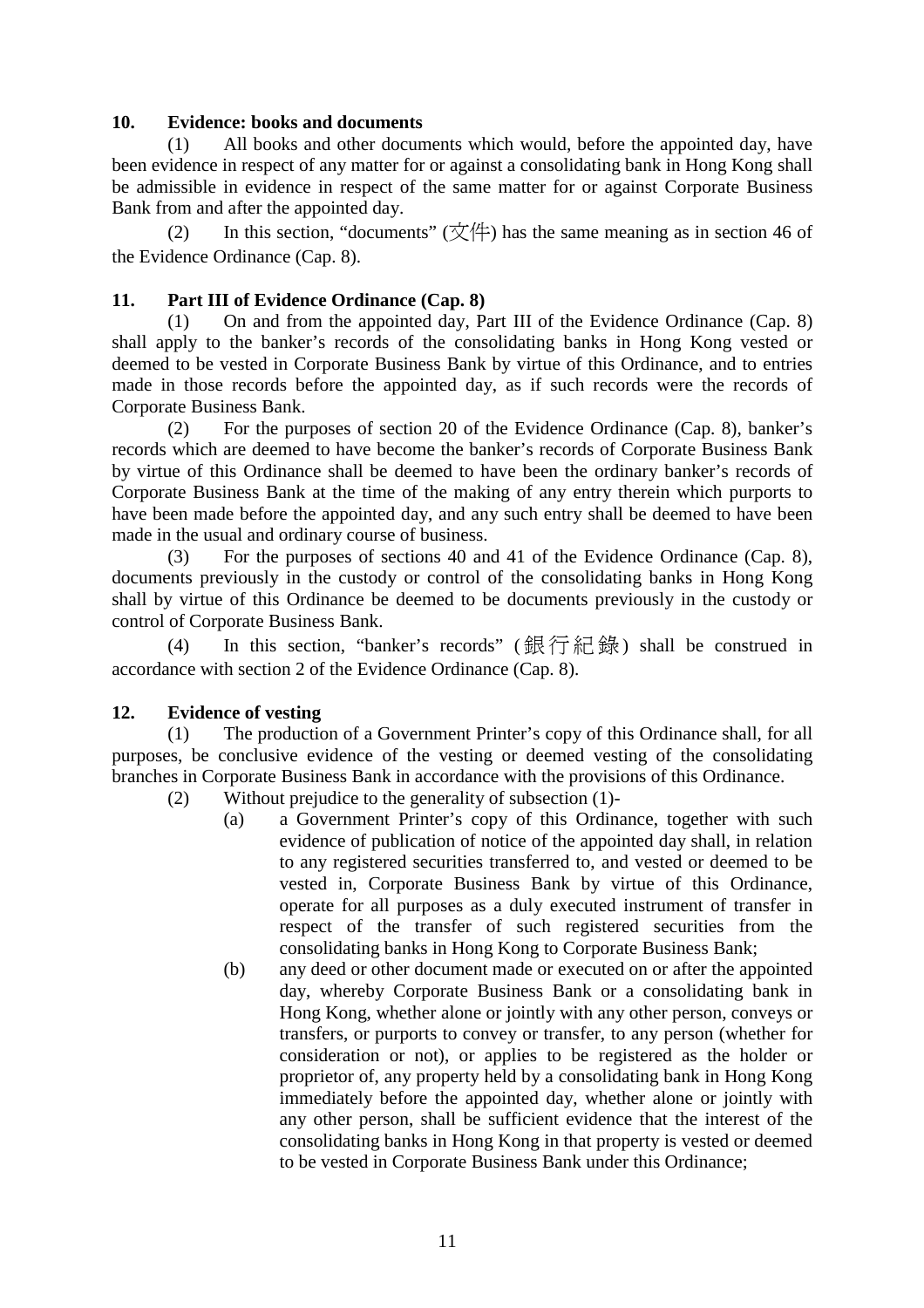- (c) where there is any other transaction or purported transaction by Corporate Business Bank or a consolidating bank in Hong Kong on or after the appointed day in connection with, or in relation to, any property or liabilities which are property or liabilities of the consolidating banks in Hong Kong immediately before that day, it shall be deemed in favour of any other party to the transaction, or any person claiming through or under him, that Corporate Business Bank has full power and authority for that transaction as if the property or liabilities were vested or deemed to be vested in it under this Ordinance;
- (d) a certificate given by or on behalf of Corporate Business Bank at any time on or after the appointed day, that any property or liabilities specified in the certificate (which property or liabilities immediately before the appointed day are property or liabilities of a consolidating bank in Hong Kong) is or are or, as the case may be, is or are not at the date so specified vested or deemed to be vested in Corporate Business Bank under this Ordinance, shall be conclusive evidence for all purposes of the fact so certified;
- (e) nothing in paragraphs (c) and (d) shall affect the liability of Corporate Business Bank and the consolidating banks in Hong Kong to each other in respect of anything done, or purporting to have been done, by any of them in connection with, or in relation to, any property or liabilities; and
- (f) in this subsection-
	- "convey" (轉易) includes mortgage, charge, lease, assent, vest by way of vesting declaration or vesting instrument, disclaim, release or otherwise assure;
	- "registered securities" (註冊證券) means shares, stocks, debentures, loans, bonds, units of a unit trust scheme or other shares of the investments subject to the trusts of such a scheme, and other securities of any description which are transferable and the holders of which are entered in a register (whether maintained in Hong Kong or not).

(3) Corporate Business Bank shall register or cause to be registered in the Land Registry a Government Printer's copy of this Ordinance in respect of the vesting or deemed vesting in Corporate Business Bank of the relevant property of the consolidating banks in Hong Kong.

(4) Nothing in this section applies to any property falling within section 4(3).

# **13. Interests in land**

(1) The vesting and deemed vesting in Corporate Business Bank of an interest in land by virtue of this Ordinance shall not-

- (a) constitute an acquisition, disposal, assignment, transfer or parting with possession of that interest for the purposes of section  $53(4)(a)$  or  $(7)(a)$ , 119E(2) or 119H(1)(a) of the Landlord and Tenant (Consolidation) Ordinance (Cap. 7); or
- (b) constitute an assignment or underlease of, or an agreement to assign or underlet, that interest for the purposes of section  $6(1)(b)$  of the Landlord and Tenant (Consolidation) Ordinance (Cap. 7); or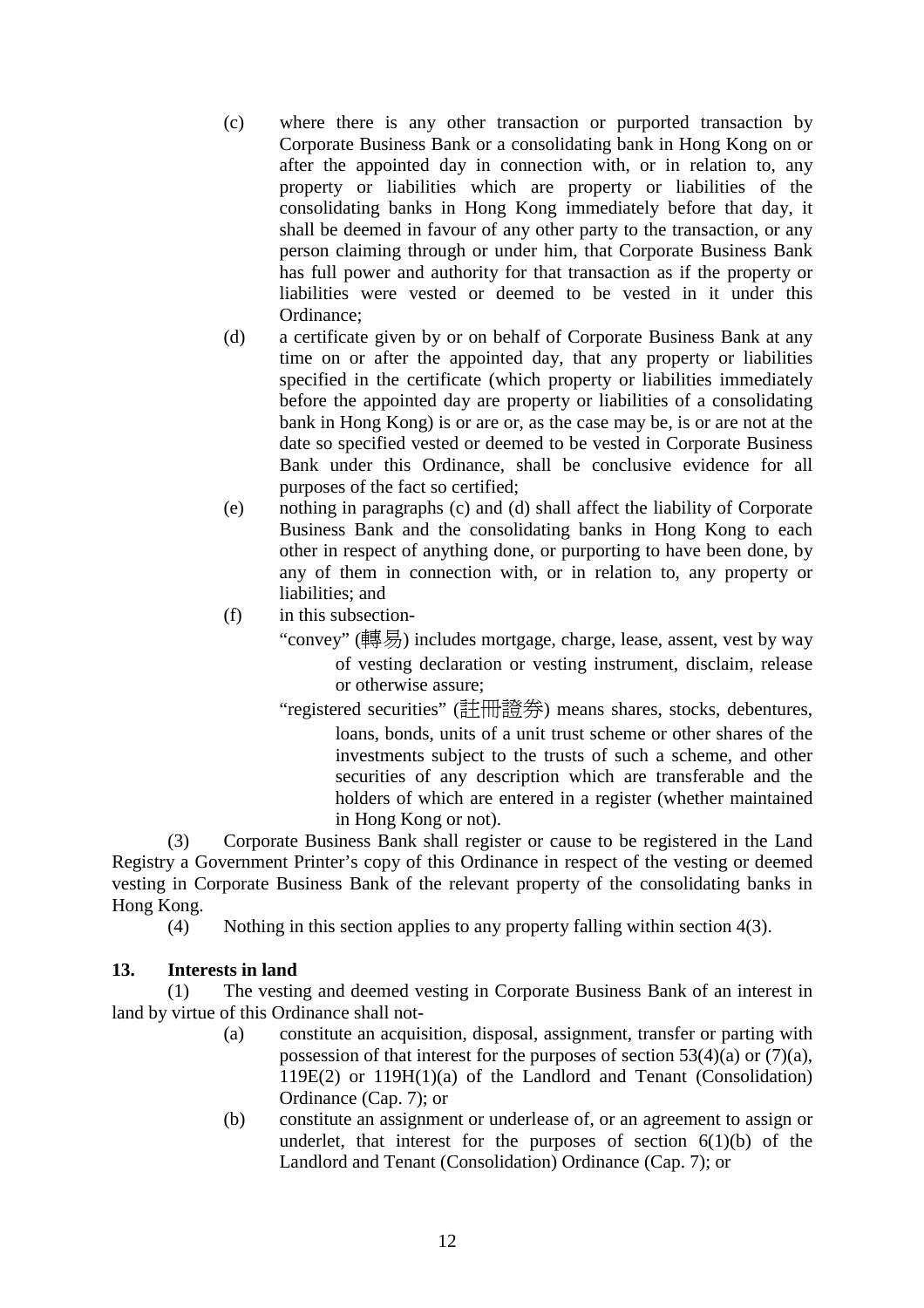- (c) constitute an assignment, transfer, devolution, parting with possession, dealing with or other disposition of that interest for the purposes of any provision contained in any instrument concerning or affecting that interest; or
- (d) operate as a breach of covenant or condition against alienation; or
- (e) give rise to any forfeiture, damages or other right of action; or
- (f) invalidate or discharge any contract or security interest; or
- (g) operate so as to merge any leasehold interest in the reversion expectant on it; or
- (h) extinguish, affect, vary, diminish or postpone any priority of that interest, whether under the Land Registration Ordinance (Cap. 128), at law or in equity.

(2) All existing registration of any interest in land in the name of a consolidating bank in Hong Kong (whether alone or with any other person) shall be construed and have effect on and from the appointed day as if Corporate Business Bank had been entered on the land register instead of such consolidating bank.

# **14. Completion and deduction of title of property**

To enable Corporate Business Bank to complete title, if thought fit, to any property transferred to it or vested or deemed to be vested in it by virtue of this Ordinance by notice of title, deed, instrument or otherwise, or to deduce title, this Ordinance shall be deemed to be, and may be used as, an assignment or assignation, conveyance, transfer or, as the case may be, general disposition of such property in favour of Corporate Business Bank.

# **15. Accounting treatment of Corporate Business Bank and the consolidating banks in Hong Kong**

(1) On and from the appointed day, by virtue of this Ordinance and notwithstanding the provisions of any other Ordinance, the balance sheets and profit and loss accounts of the consolidating banks in Hong Kong and Corporate Business Bank for the financial year of each of the consolidating banks and Corporate Business Bank in which the appointed day falls shall be prepared in all respects as if the consolidating branches had vested or been deemed to have vested in Corporate Business Bank pursuant to section 4 on the first day of such financial year.

(2) Without prejudice to the generality of subsection (1), any profits or losses of the consolidating banks in Hong Kong earned or incurred after the beginning of the financial year of the consolidating banks in Hong Kong in which the appointed day shall occur, shall on and from the appointed day, by virtue of this Ordinance, be treated for all purposes as profits or, as the case may be, losses, of Corporate Business Bank.

# **16. Taxation and revenue matters**

(1) For the purposes of the Inland Revenue Ordinance (Cap. 112), on and from the appointed day Corporate Business Bank shall be treated as if it were the continuation of and the same person in law as the consolidating banks in Hong Kong.

- (2) Accordingly (and without affecting the generality of subsection (1))-
	- (a) a vesting or deemed vesting in Corporate Business Bank of any property or liabilities by virtue of this Ordinance does not constitute a sale or other disposal of or a change in the nature of that property or the liability for any purpose under the Inland Revenue Ordinance (Cap. 112);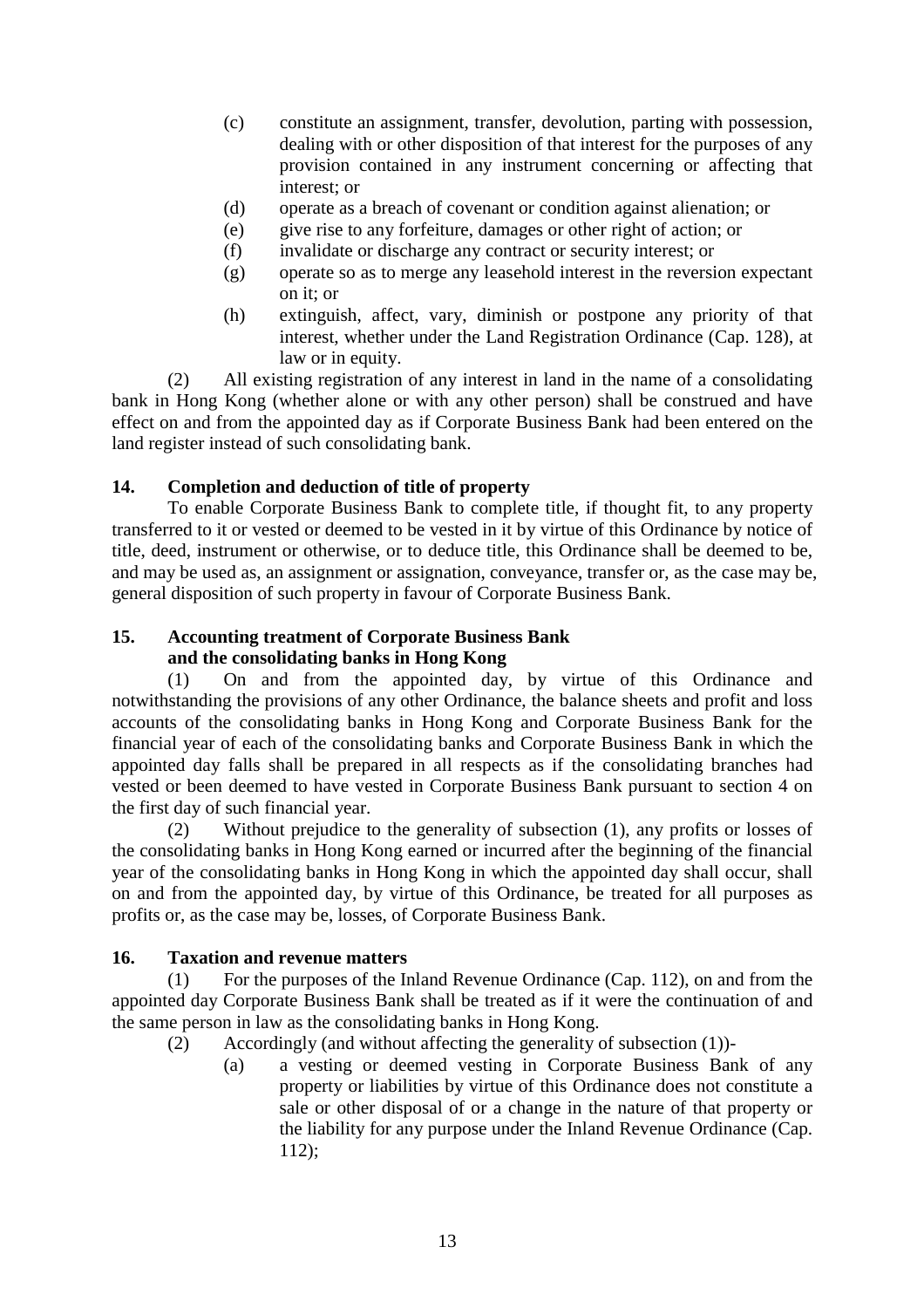(b) the aggregate amount of any losses sustained by the consolidating banks in Hong Kong which are capable of but have not been carried forward and set off against assessable profits of the consolidating banks in Hong Kong for the purposes of section 19C of the Inland Revenue Ordinance (Cap. 112) as at the end of the last complete financial year of the consolidating banks in Hong Kong are deemed to be losses of Corporate Business Bank and, accordingly, available for set off against the assessable profits of Corporate Business Bank (or Corporate Business Bank's share of assessable profits of a partnership in which it is a partner) for the purposes of that Ordinance.

(3) The profits or losses of the consolidating banks in Hong Kong treated as profits or losses of Corporate Business Bank in accordance with section 15(2)-

- (a) shall not be taken into account for the purpose of computing the profits or losses of the consolidating banks in Hong Kong which are chargeable to tax under Part IV of the Inland Revenue Ordinance (Cap. 112) for any year of assessment; and
- (b) shall be taken into account for the purpose of computing the profits or losses of Corporate Business Bank which are chargeable to tax under Part IV of the Inland Revenue Ordinance (Cap. 112) for the year of assessment the basis period for which includes the appointed day.

# **17. Saving for enactments concerning banking institutions**

Nothing in this Ordinance shall exempt a consolidating bank or Corporate Business Bank or any subsidiary of a consolidating bank or Corporate Business Bank from the provisions of any enactment regulating the carrying on of the business of any of them.

# **18. Saving for companies**

Nothing in this Ordinance shall prejudice the powers of any consolidating bank, or Corporate Business Bank, or any other member of the Mizuho Financial Group to alter its articles of incorporation or other constitutive documents or to dispose of, or deal with, its property, security interests or liabilities or to carry on or discontinue any part of its business; and nothing in this Ordinance shall prejudice the powers of IBJ to dispose of, or deal with, its property, security interests or liabilities before its dissolution on the appointed day.

#### **19. Saving**

Nothing in this Ordinance shall affect or be deemed to affect the rights of the Central Authorities or the Government of the Hong Kong Special Administrative Region under the Basic Law and other laws, or the rights of any body politic or corporate or of any other person except such as are mentioned in this Ordinance and those claiming by, from or under them.